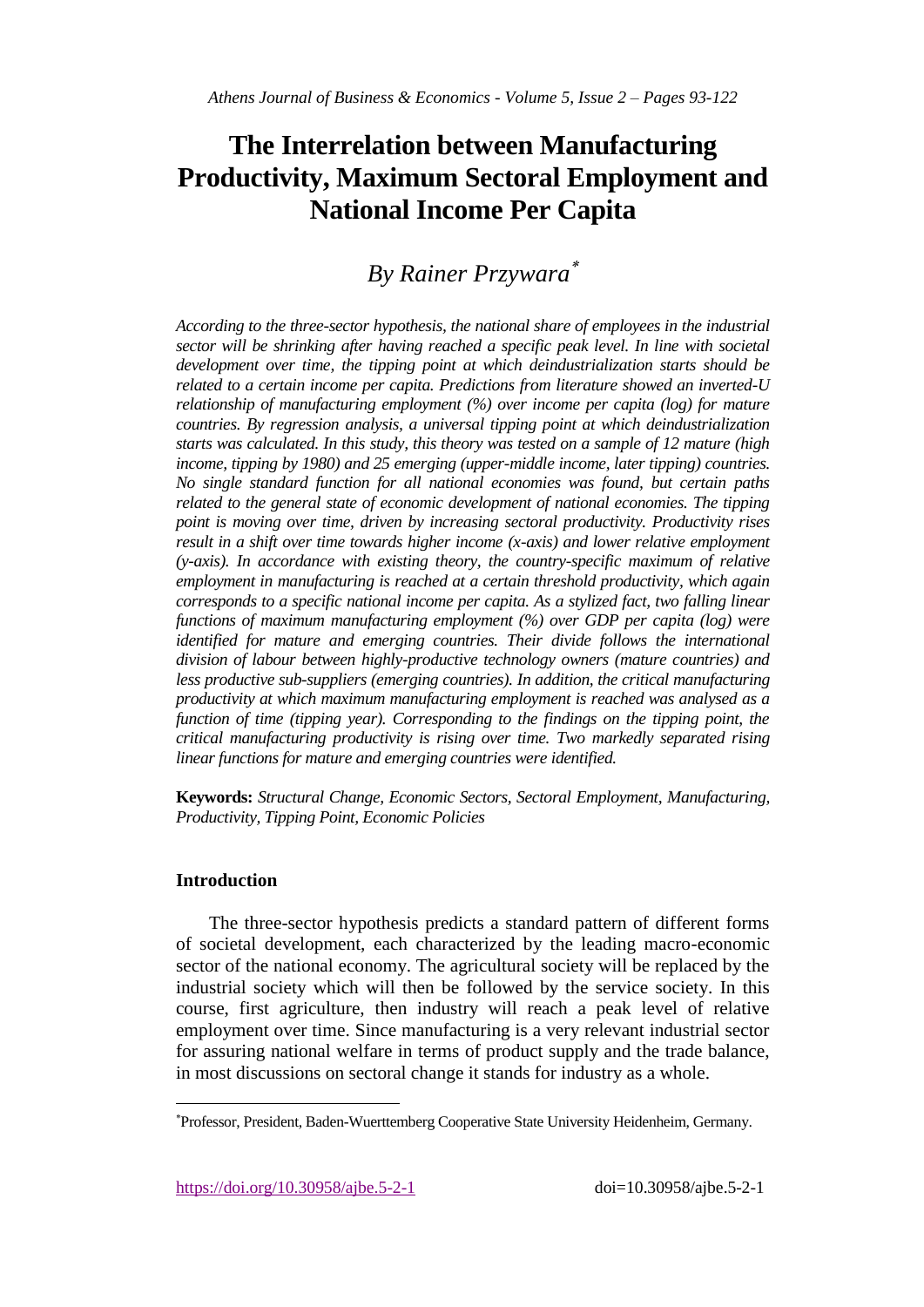After reaching the tipping point of relative employment, the national share of employees in manufacturing will be shrinking. Often, this process is denominated as "deindustrialization". This is notwithstanding the fact that in the case of rising productivity, reduced employment does not necessarily go along with reduced output. In fact, the incidences of reduced output are rare; the UK has been the most prominent case over the last decade (Przywara 2016).

As a long-term trend, the income per capita of a socio-economically stable country will rise continuously on the basis of rising productivity. In line with this development, the tipping point of manufacturing employment will be related to income per capita. Rowthorn (1994) predicted an inverted-U relationship of manufacturing employment (%) over income per capita (log). By regression analysis, he calculated the tipping point at which deindustrialization starts.

In this paper, Rowthorn's theory was tested on a sample of 12 mature countries (maximum employment in manufacturing by 1980) and 25 emerging countries (countries before the tipping point by 1980).

#### **Literature Review**

This literature review consists of the following elements:

- introduction to the three-sector hypothesis of sectoral change of a national economy,
- explanation of the role of manufacturing within a national economy
- delineation of definitions of deindustrialization,
- description of the tipping point prediction of relative manufacturing employment over GDP per capita by Rowthorn (1994).

The results were taken as the starting point of the actual analysis, aiming at a comprehensive theory of sectoral change with specific regard to manufacturing employment and national wealth.

#### *The Three-Sector Hypothesis*

The three-sector hypothesis is a politico-economic theory describing and predicting sectoral structural change of a national economy (Klodt 2014c). On a low level of development, the primary sector (agriculture) dominates, later the secondary sector (industrial production) and, as the final achievement, the tertiary sector (services) (Klodt 2014b).

The three-sector theory was introduced by the British economists Fisher (1935) and Clark (1940) and taken further by the French economist Fourastié (1949). Clark (1940) was inspired by a remark of Petty (1690) published posthumously. Petty"s idea of labour reallocation from agriculture to nonagricultural activities, the very ground for the three-sector hypothesis, is often referred to as *Petty's Law*, e.g. by Murata (2008). In Petty's own words, it reads: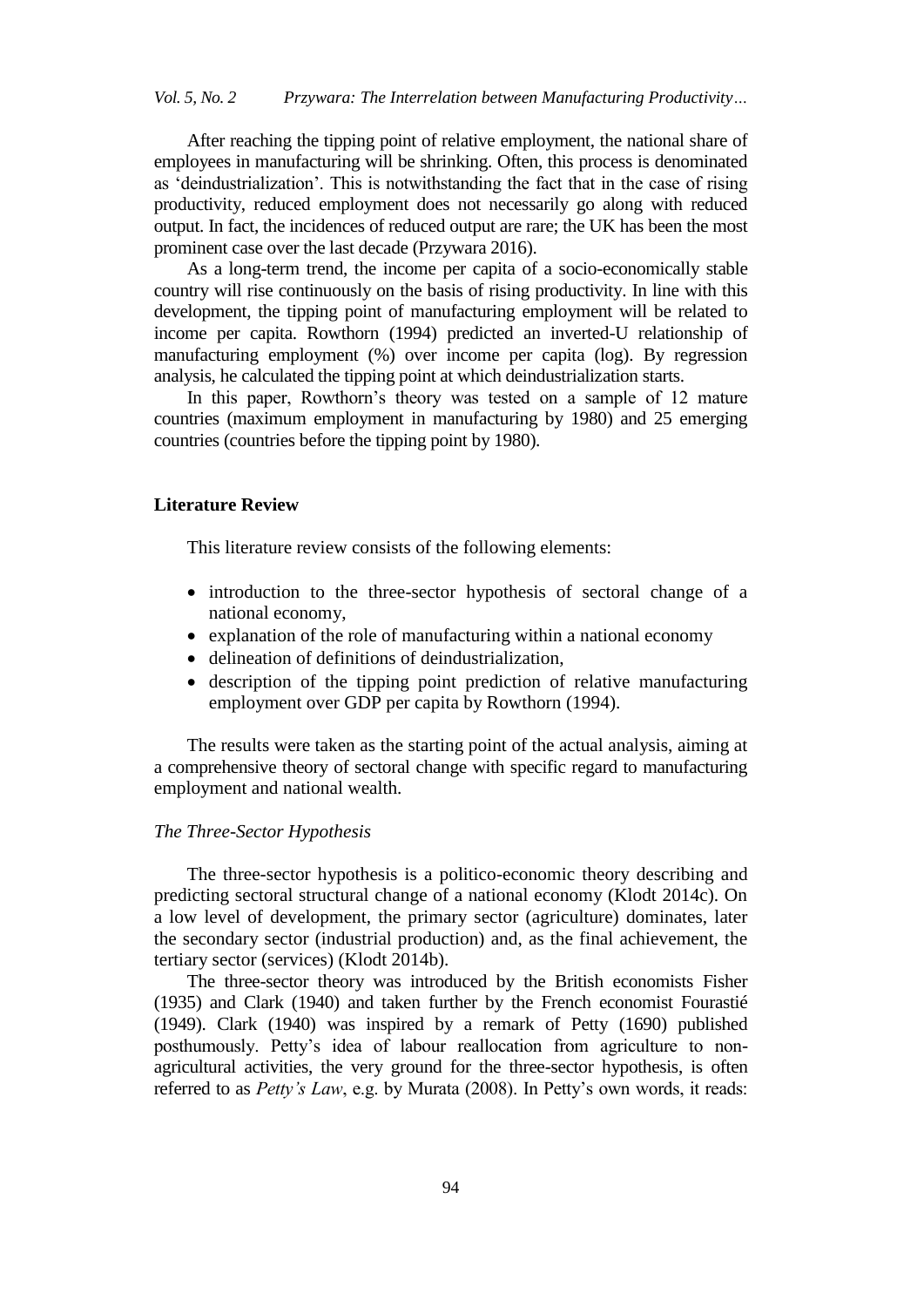"There is more to be gained by manufacture than by husbandry, and by merchandise than by manufacture" (cited after Hospers and Steenge 2002: 9).

After being translated into German in 1954, Fourastié's book was very influential in the German-speaking countries (Pohl 1970). Unlike his two immediate British predecessors, Fourastié did not only provide descriptions of the phenomena, but tried to identify the mechanisms behind them, namely technology and population growth (Hospers and Steenge 2002). On this basis, he predicted a transition of all then-developed societies to service societies by millennium. The phenomenon of a relative decline in industrial employment after reaching an alltime peak is considered as "deindustrialization" (Klodt 2014b).



**Figure 1.** *Standard Pattern of Structural Change*

Source: Author's graph, after Henning (1995: 21), stylized scheme.

According to the three-sector hypothesis, the sectoral shift is mainly driven by two mechanisms:

1. Rising income elasticity of demand:

On a low income level, the demand for goods is relatively inelastic and focused on the coverage of basic needs. With rising income, the elasticity of demand rises. Thus, industrial goods and – in the course of development – services become more and more favoured.

2. Different productivity growth rates per sector Technical progress leads to different patterns of growth per sector. In the secondary sector (capital-intensive production), the labour content is constantly reduced by innovations (automation), so a relative decline in sectoral employment results.

Possibilities for productivity rises in the tertiary sector were considered as limited by the authors of the middle 20th century (Klodt 2014b).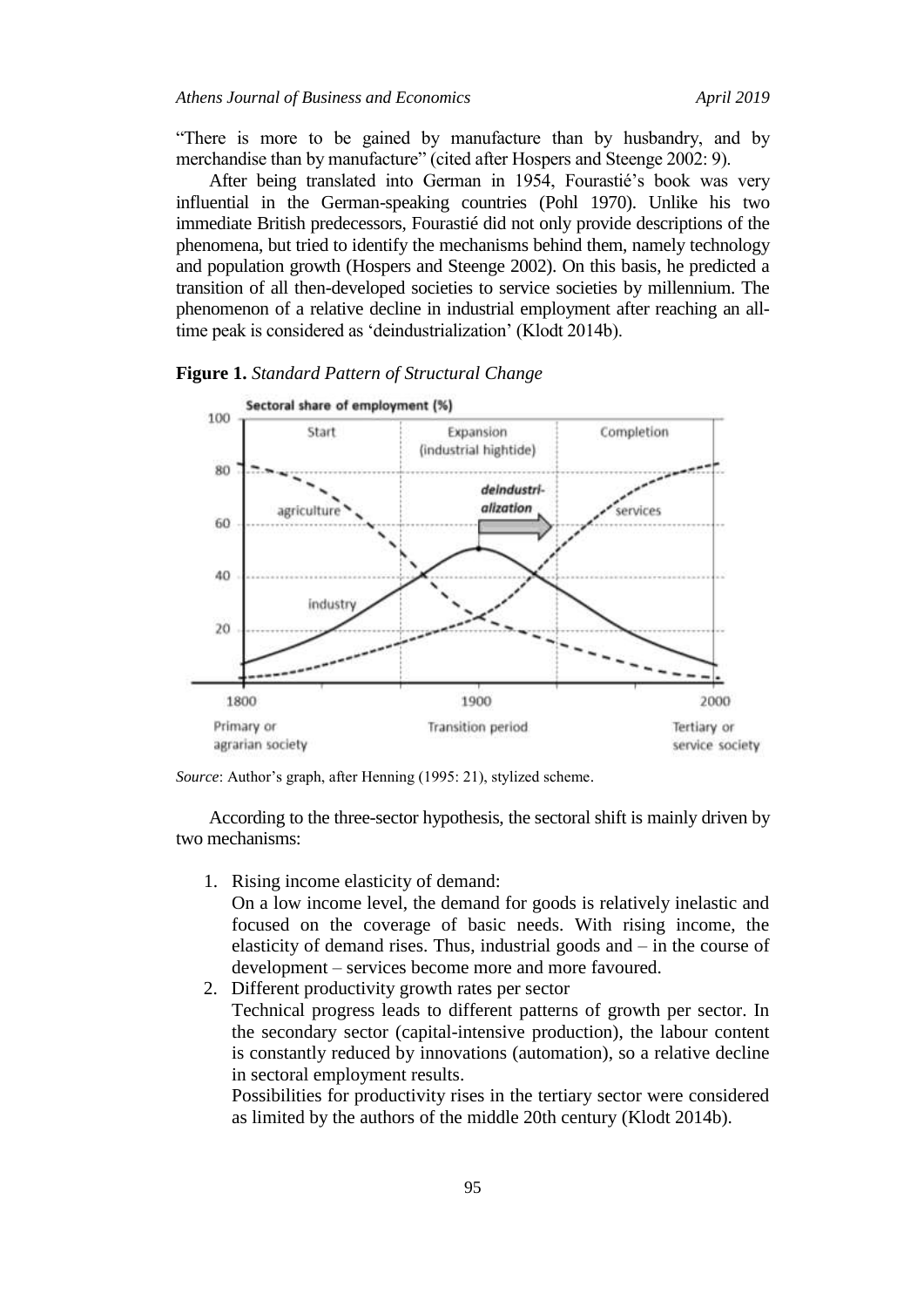The outlined pattern of structural change has been demonstrated in general by empirical studies (Pohl 1970). This notwithstanding, the presumption of a general backlog in productivity of the tertiary sector did not prove to be appropriate. It was based on the somewhat antiquated notion of services as typically being consumer-oriented. In recent decades, production- or enterpriseoriented services (e.g. financial or technical services) have played an important and still growing role. Modern information and communication technologies (ICT services) have contributed to increase the productivity of most other fields of goods and services (Klodt 2014a). Therefore, the dominant factor for the advancement of services can be seen in a shift of demand (Klodt 2014b).

#### *The Role of Manufacturing*

The classical three-sector hypothesis subsumes all industrial activities under the caption "secondary sector". According to the ISIC 4 classification, these are:

- mining and quarrying,
- manufacturing,
- electricity, gas, steam and air conditioning supply,
- water supply; sewerage, waste management and remediation activities,
- construction.

Since manufacturing assures the supply of goods and involves the majority of persons employed in the industrial sector, later analyses of sectoral change often focused on manufacturing. Moreover, the idea that "there is something special about manufacturing", as Kitson and Michie (2014: 322) put it, evolved. Among the authors that argued in that direction were Young (1928), Lewis (1954) and Kaldor (1966). Kaldor was of major influence not only in the scientific debate, but in real life as an advisor for the British Labour government since 1964 (Dasgupta and Singh 2006).

Kaldor derived his idea of the central role of manufacturing for the prosperity of an economy from diagnosed differences in central economic features of the economic sectors. He assumed an income elasticity of demand similar to that of services, but higher than that of agriculture (Dasgupta and Singh 2006). On the supply side, he estimated the productivity growth of manufacturing higher than that of both other sectors because of its exclusive potential to utilize economies of scale (Kitson and Michie 2014). From these basic assumptions, he derived generalizations known as "Kaldor"s laws".

As Singh (1977) noted, the manufacturing sector is of crucial influence on the external balance of a country. He followed that idea three decades later when noticing that UK manufacturing accounted for less than 20% of the GDP, but still for 60% of its foreign trade (Dasgupta and Singh 2006). In line with this idea, in the course of its decline in manufacturing, from the early 1980s the UK for the first time since the industrial revolution had a negative balance on manufactures (Kitson and Michie 2014).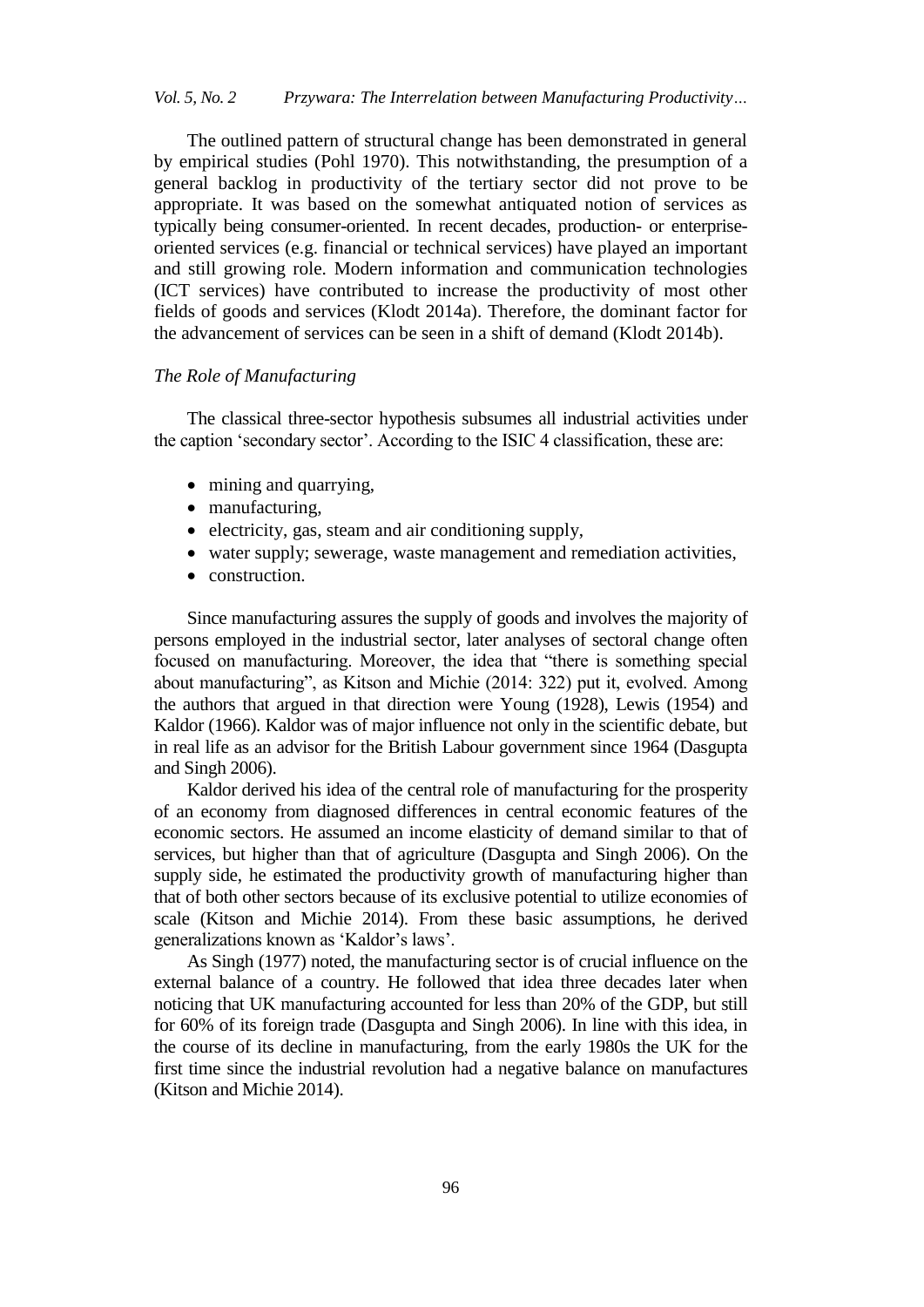More recent discussions focussed on the idea that knowledge-intensive services could serve as a compensation for lacking manufacturing in a national economy. This argument is around the idea that the British Chancellor of the Exchequer, Nigel Lawson, delineated as follows (Lawson 1985: 554): "[T]here is no adamantine law that says we have to produce as much in the way of manufacturing as we consume. If it does turn out that we are more efficient in world terms at providing services than at producing goods, then our national interest lies in a surplus on services and a deficit on goods."

In a Kaldorian analysis, many services clearly depend on manufacturing, so Nigel Lawson"s idea would not work out. But Kaldor"s analysis, quite adequate at his day, referred to rather simple services (e.g. personal services and transportation). If high-technology services are concerned that have only recently been made available, knowledge-intensive business services (KIBS) like ICT services may well generate follow-up growth even in manufacturing (Dasgupta and Singh 2006).

The question remains whether services can fully replace the manufacturing sector. Kitson and Michie (2014) cast serious doubt on that assumption by highlighting the aforementioned trade deficit and regional imbalances resulting from a weak manufacturing sector in the UK. They blame ill-led capital flows, e.g. into a too big financial sector, for the distortions.

## *Definitions of Deindustrialization*

In Kaldor"s academic footsteps, Kollmeyer (2009) defined deindustrialization as a relative decline in manufacturing employment. He claimed this to be the single adequate definition of deindustrialization, but although Kollmeyer's definition is quite common in sociology and serves well to describe certain socioeconomic phenomena, it can neither be considered as complete nor universally adequate:

- It does not comprise a time frame for structural change.
- It only refers to the role of manufacturing within a society. It is not well-suited for making international comparisons of the impact of the manufacturing sector.

For international comparisons of the economic impact, the absolute output and the productivity of a national economy are of crucial relevance. In this context, absolute employment figures are the reference parameter while relative employment is of minor interest.

Current definitions of deindustrialization of an economy are (Bryson and Taylor 2008, Lever 1991):

- long-term contraction of manufacturing (absolute contraction),
- a shift from manufacturing to services (relative contraction).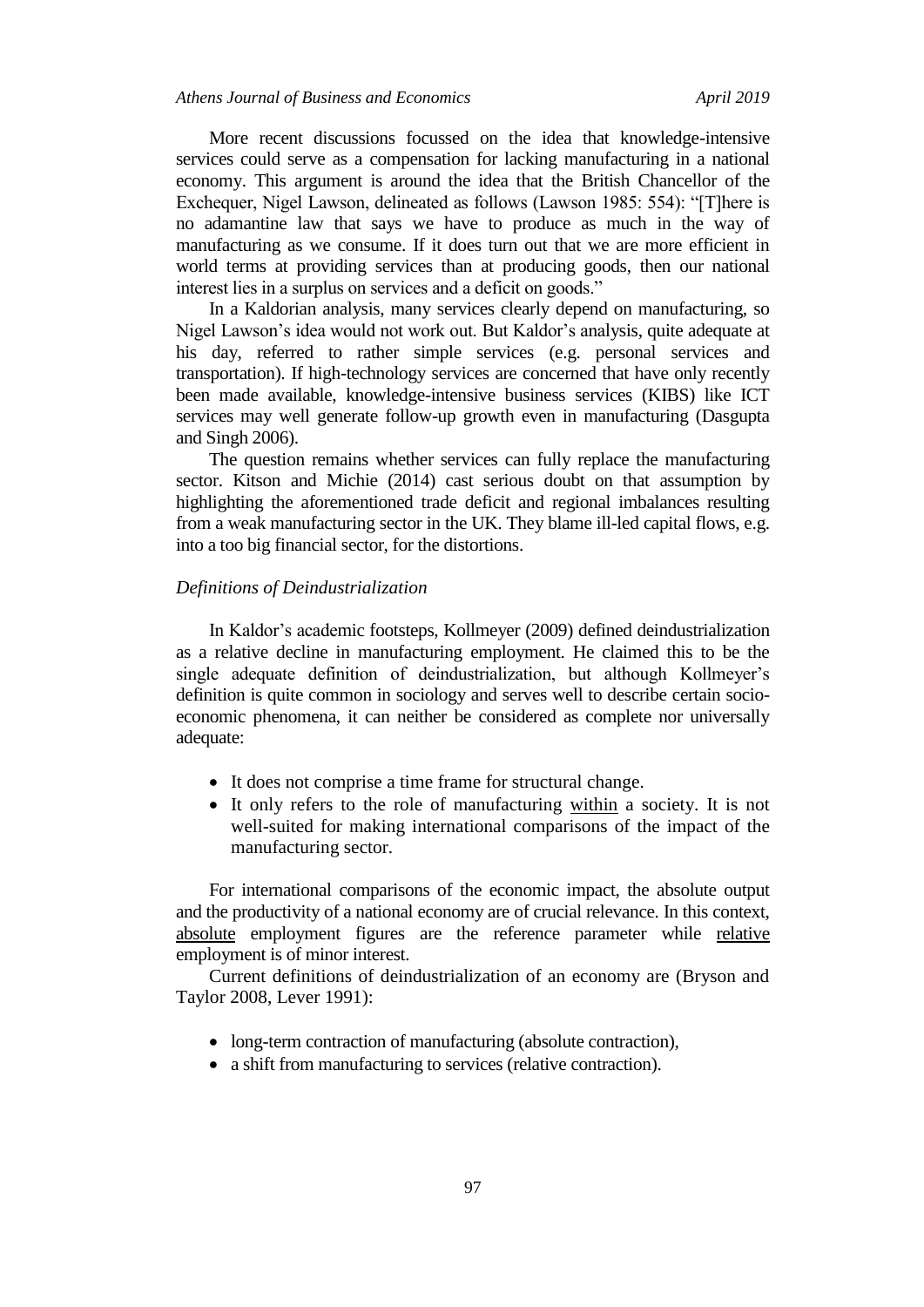Both can be measured either in terms of employment or output. The resulting four indicators (Table 1) do not necessarily correlate. With rising productivity, the manufacturing output may increase at the same time as employment declines (def. 1a fulfilled, 1b not fulfilled). Moreover, in a growing economy, absolute growth can go along with a relative decline of the manufacturing sector (def. 1 not fulfilled, def. 2 fulfilled).

From this starting point, Przywara (2016) constituted rigid macroeconomic definitions and utilized them in two complementary models of deindustrialization. These models were tested by macro-economic data for 12 mature and 25 emerging countries, covering the years 1973-2008 with successive  $15 + 5 +15$ -year sub-periods. The novel scenario model of sectoral development, involving (human) labour content as a central indicator, was introduced by Przywara (2017).

|                               | <b>EXAMPLE 21</b> 2 0 km Dechected by Theoretic Form Detriction relationship                        |                               |
|-------------------------------|-----------------------------------------------------------------------------------------------------|-------------------------------|
|                               | Employment<br>(a)                                                                                   | <b>Output</b><br>d۰).         |
|                               | <b>1.</b> Absolute contraction of $ (1a)$ Declining absolute value $ (1b)$ Declining absolute value |                               |
| the manufacturing sector      |                                                                                                     | (CU at constant prices)       |
|                               | 2. Relative contraction of $\vert$ (2a) Declining sectoral share                                    | (2b) Declining relative value |
| the manufacturing sector      |                                                                                                     | (sectoral share)              |
| $C = \ldots = \ldots$ A $= 1$ |                                                                                                     |                               |

**Table 1.** *Four Standard Indicators for Deindustrialization*

*Source*: Author.

## *Prediction of the Tipping Point of Relative Manufacturing Employment*

Rowthorn (1994) tried to predict the tipping point of relative manufacturing employment by relating it to the income level (GDP per capita) of a national economy. The underlying assumption of his theory is the continuously rising welfare of a country, driven by the manufacturing sector. In the course of a constant thrive for increased output, productivity is enhanced by automation. When at a certain point in time a specific critical productivity is reached, increases in output will not lead to hiring more employees but to invest in equipment. Thus, the tipping point of employment is reached. In line with societal and industrial development over time and rising productivity, the tipping point at which deindustrialization starts should be related to a certain income per capita.

Rowthorn (1994) predicted an inverted-U relationship between income per capita and the share of manufacturing employment. By regression analysis, he calculated the tipping point at which deindustrialization starts. He estimated tipping at around 12,000 USD (1990 prices), roughly equal to 18,000 USD (2010 prices), resulting in a log value of 9.8. Rowthorn"s regression revealed a tipping point manufacturing employment rate of about 22%.

Palma (2005) tested Rowthorn"s idea thoroughly and generally confirmed his hypothesis (Figure 2). Yet, Palma realized that things were not as simple as Rowthorn expected, since he found the tipping point to be moving over time. Palma found tipping points moving towards less manufacturing employment and GDP per capita.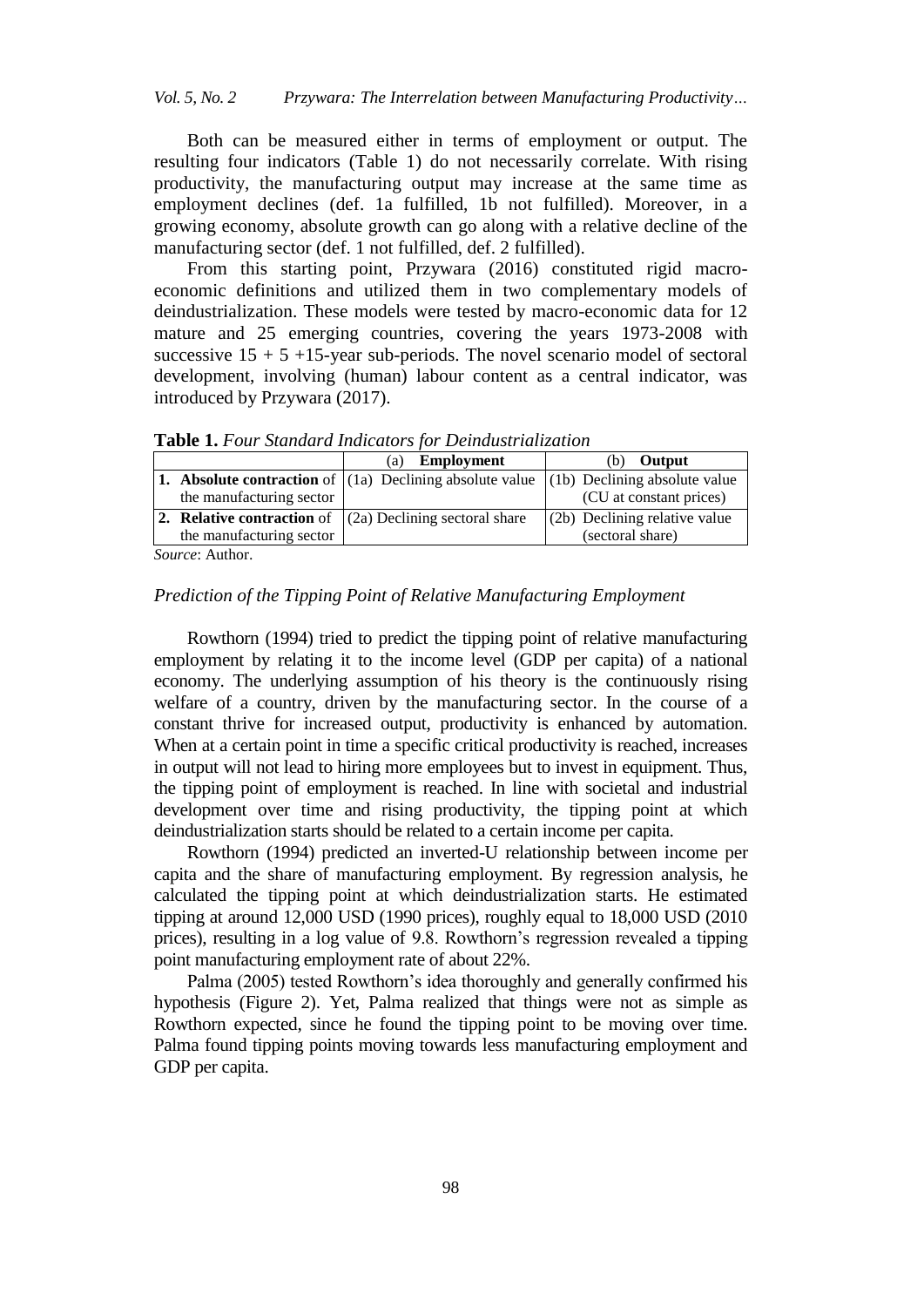

**Figure 2.** *Palma's Findings for ME (%) vs. GDP per Capita (log)*

A moving tipping point of the regressions had already been predicted by Rowthorn and Wells (1987). They attributed the decline to the rapid productivity growth in (at least some sectors of) manufacturing, brought about by the propagation of the new technological paradigm of microelectronics (Palma 2005). Because productivity catch-up is fastest in manufacturing, in developing countries deindustrialization would start at a lower level of income per capita than in the early industrialized countries (Rowthorn and Wells 1987). Still, the magnitude of the shift was surprising to Palma (Palma 2005).

## *Identified Gaps of Knowledge and Theory*

Two main gaps of knowledge and theory were identified:

- The influence of productivity growth on the tipping point has been assumed by Rowthorn and Wells (1987) and diagnosed by Palmer (2005). Yet, a comprehensive understanding of the relation of manufacturing productivity, maximum sectoral employment and income per capita has not been achieved. Productivity was not included as a variable in the given research.
- In the existing investigations on the tipping point of manufacturing, national economies were considered as closed, thus following a similar development pattern with a country-specific time shift. Possible

*Source*: Based on Palma (2005: 77), author's calculations.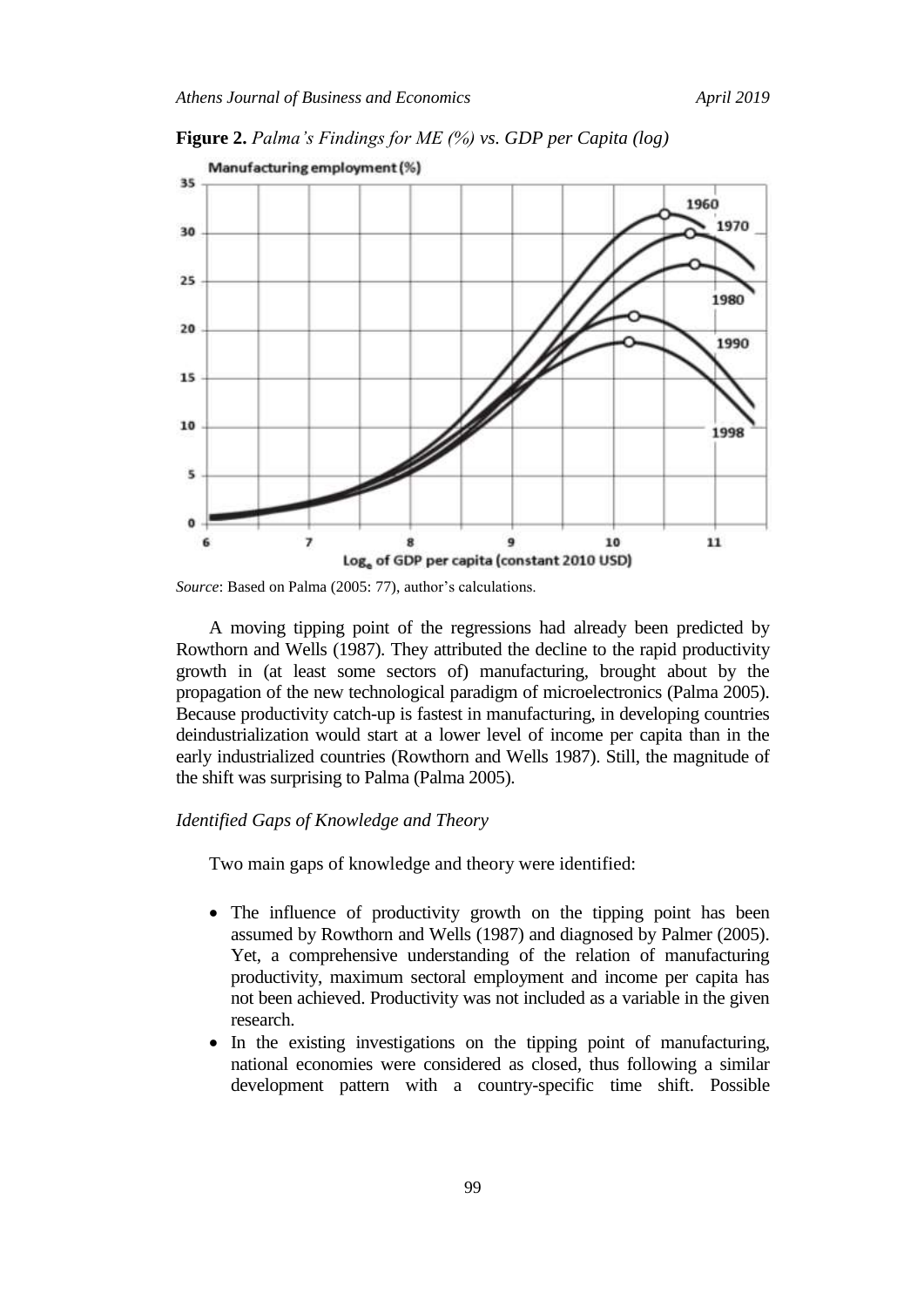interdependencies of countries and the role of firms in international value streams were not taken into account so far.

The research carried out aimed at closing these gaps.

## **Methodology**

The analysis was carried out with regard to the long-term developments in mature and emerging states. All monetary values were transferred into 2010 US dollars on the basis of exchange rates as utilized by the World Bank (2014a) to assure international comparability over time. For the given purpose, it was found adequate to abstain from the use of purchasing power parities. Utilizing the plain exchange rate

- is the "simplest option" (Maddison 1995: 97),
- was found to be sufficing since this analysis is mainly on structural shifts within an economy,
- is the adequate method for following trade flows,
- does not lead to big errors because, in general, the parity has converged over time for the examined mature country group.

The timeframe for the underlying analysis (Przywara 2016) was the period from 1970 until 2010. This period exactly meets the frame set by a statistical database that resulted from an EU research project, the EU KLEMS database (Groningen Growth and Development Centre 2012). It aims at providing a statistical base for questions related to growth and productivity. Its accounts follow the ISIC 4 classification, with special attention to section C (manufacturing), equalling section D (ISIC 3) and section 3 (ISIC 2) of previous codes (European Commission 2014, United Nations 2002, United Nations 2008). Additional data on the developments before 1970 was gathered from national statistical bureaus and publications.

Data for emerging states was taken from World Bank (2014a) and ILO (2014) statistics. In a number of cases, incomplete data had to be replenished by inter- and extrapolation (for details see Przywara 2016).

## Country Sample Selection and Data Processing

The underlying doctoral thesis (Przywara 2016) comprises economic analyses of 12 mature (high income) and 25 emerging countries. The grouping of countries was carried out in accordance with the World Bank classification (cf. Table 2), based on GNI comparisons. GNI is defined as "the sum of a country"s gross domestic product (GDP) and net income (labour compensation and property income) from abroad" (World Bank 2011). For the major industrial countries, the GNI is only very slightly  $\langle \langle 1\% \rangle$  above their GDP, so for practical reasons, the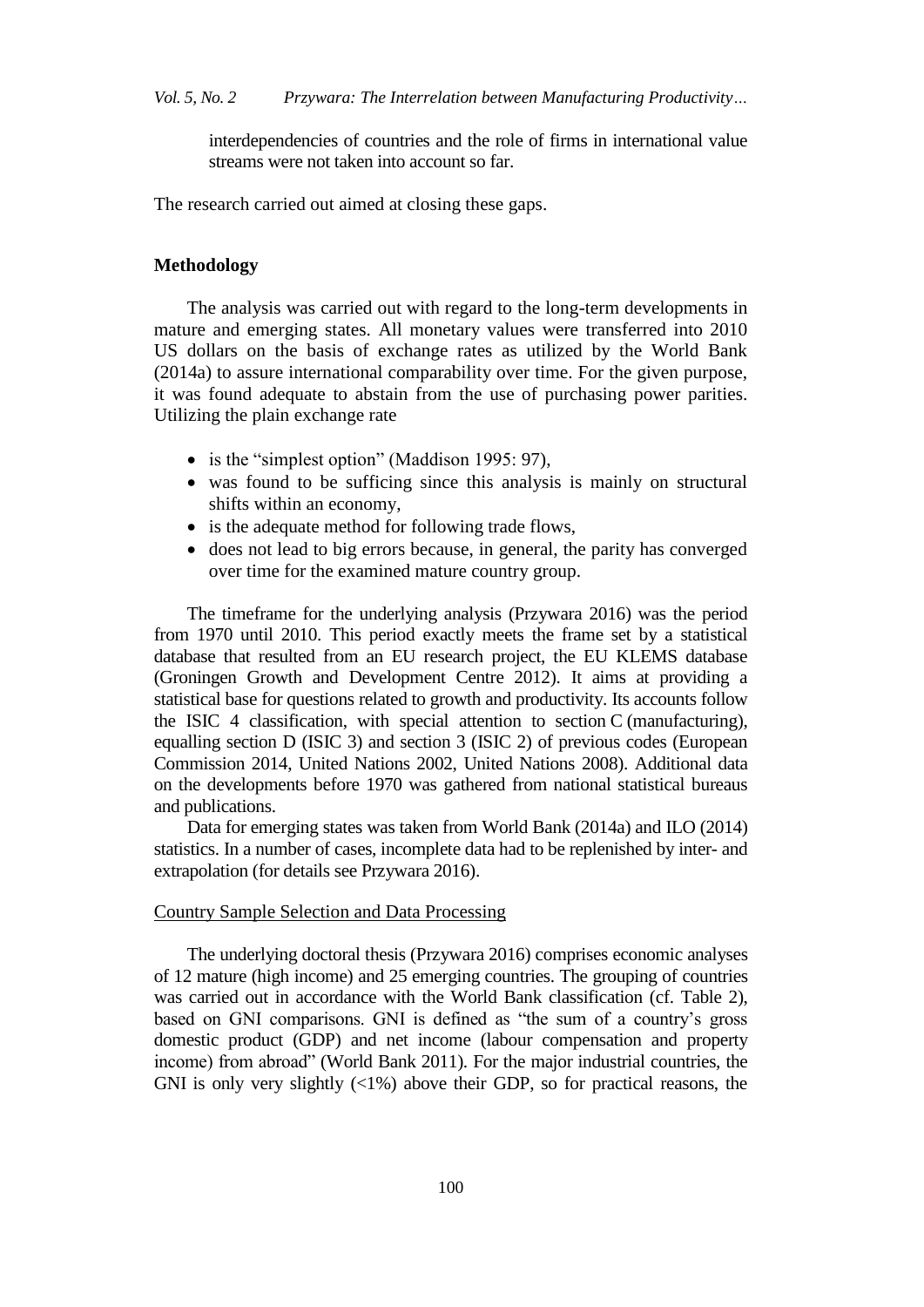more common GDP will be taken into consideration for grouping the countries according to national income per capita.

| <b>Indicator</b>     | <b>GNI</b> per capita |         |            |            |  |  |  |  |
|----------------------|-----------------------|---------|------------|------------|--|--|--|--|
|                      | minimum               | maximum | $log_e$ of | $log_e$ of |  |  |  |  |
| <b>Economy group</b> | (USD)                 | (USD)   | minimum    | maximum    |  |  |  |  |
| Low income           |                       | 1,005   |            | 6.91       |  |  |  |  |
| Lower-middle income  | 1,006                 | 3,975   | 6.91       | 8.29       |  |  |  |  |
| Upper-middle income  | 3,976                 | 12.275  | 8.29       | 9.42       |  |  |  |  |
| High income          | 12.276                |         | 9.42       |            |  |  |  |  |

**Table 2.** *World Bank Classification of Countries*

*Source*: World Bank (2011), author's calculations. In constant 2010 USD.

The line between emerging and mature economies will be drawn along the line of high-income countries for two reasons:

- According to the World Bank, low-income and middle-income economies are sometimes referred to as developing countries, so this would exactly be the opposite of a mature country.
- It fits well with Rowthorn"s and Palma"s findings on the tipping point for deindustrialization of mature economies. These are always well above the high-income threshold (cf. Table 3).

A list of the examined mature countries is given in Table 3.

| <b>THE CONTRACT CONTRACT CONTRACT CONTRACT CONTRACT CONTRACT (2010)</b> |                  |                   |                             |                          |           |  |  |  |  |  |  |
|-------------------------------------------------------------------------|------------------|-------------------|-----------------------------|--------------------------|-----------|--|--|--|--|--|--|
| Country                                                                 | <b>Indicator</b> | <b>Population</b> | Pop. density                | <b>GDP</b>               | GDP $p/c$ |  |  |  |  |  |  |
|                                                                         | Code             | (million)         | $(\#$ per km <sup>2</sup> ) | $(k$ USD $)$<br>(bn USD) |           |  |  |  |  |  |  |
| Austria*                                                                | AUT              | 8.4               | 101.8                       | 377.7                    | 45.0      |  |  |  |  |  |  |
| Belgium*                                                                | BEL              | 10.9              | 360.6                       | 471.1                    | 43.2      |  |  |  |  |  |  |
| Finland*                                                                | <i>FIN</i>       | 5.4               | 17.6                        | 236.7                    | 44.1      |  |  |  |  |  |  |
| France*                                                                 | <b>FRA</b>       | 65.0              | 118.7                       | 2,565.0                  | 39.4      |  |  |  |  |  |  |
| Germany*                                                                | DEU (GER)        | 81.8              | 234.6                       | 3.304.4                  | 40.4      |  |  |  |  |  |  |
| Italy*                                                                  | <b>ITA</b>       | 60.5              | 201.5                       | 2,055.4                  | 34.7      |  |  |  |  |  |  |
| Japan                                                                   | <b>JPN</b>       | 127.5             | 349.7                       | 5,495.4                  | 43.1      |  |  |  |  |  |  |
| Netherlands*                                                            | <b>NLD</b>       | 16.6              | 492.6                       | 777.2                    | 46.8      |  |  |  |  |  |  |
| Spain*                                                                  | <b>ESP</b>       | 46.6              | 93.4                        | 1,384.8                  | 29.7      |  |  |  |  |  |  |
| Sweden                                                                  | <b>SWE</b>       | 9.4               | 22.9                        | 462.9                    | 49.4      |  |  |  |  |  |  |
| UK.                                                                     | $GBR$ ( $UK$ )   | 62.7              | 259.4                       | 2,285.5                  | 36.6      |  |  |  |  |  |  |
| <b>USA</b>                                                              | <b>USA</b>       | 309.3             | 33.8                        | 14.958.3                 | 48.4      |  |  |  |  |  |  |

**Table 3.** *List of Analysed Mature Economies and Some Key Features (2010)*

*Source*: World Bank (2014a) data and codes (in brackets: codes utilized in this article), in constant 2010 USD. \* Eurozone country

Industrialization and eventual deindustrialization in emerging economies is examined for a sample of countries from three regions, following the World Bank (2014b) grouping: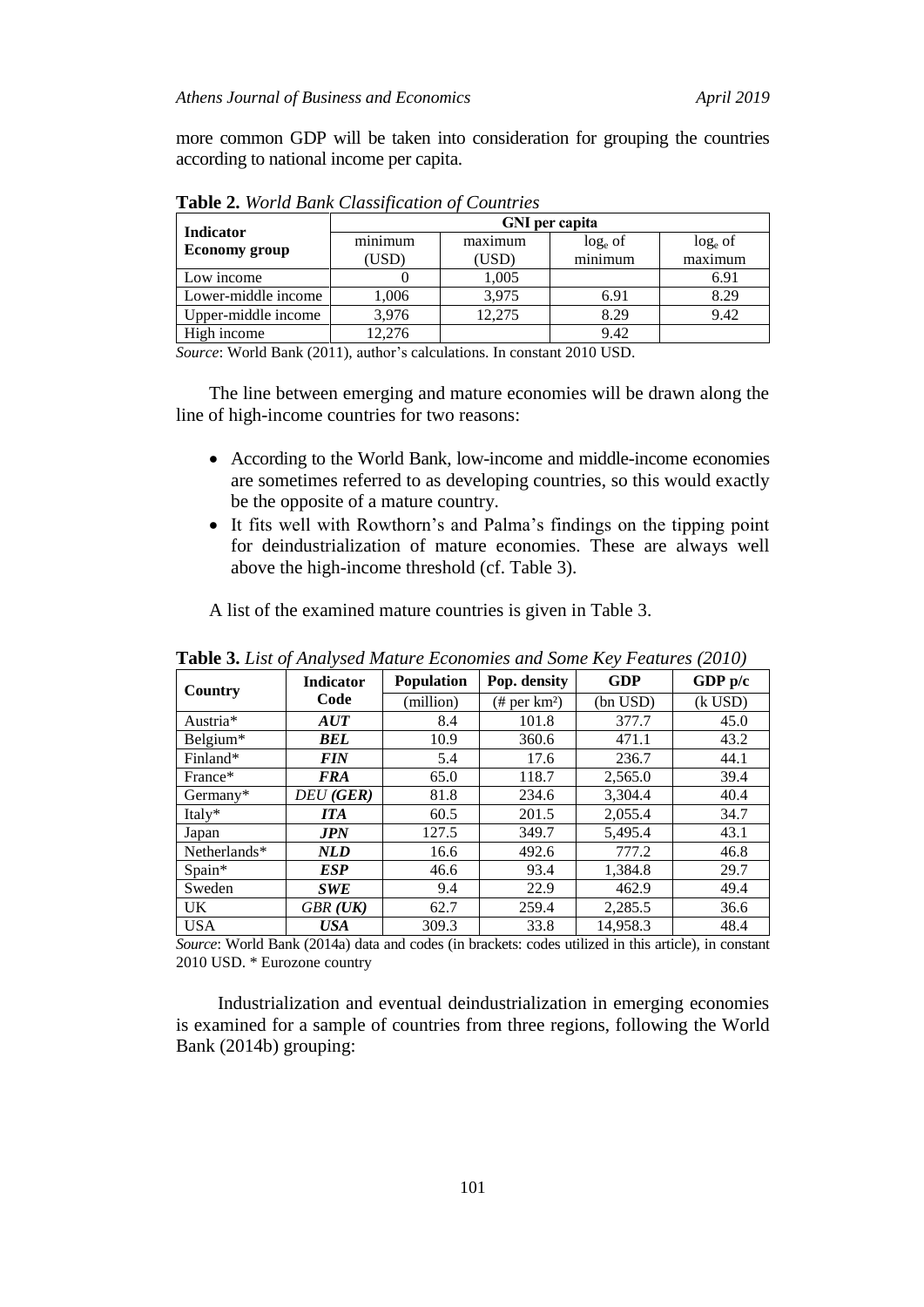- Latin America,
- East Europe and Central Asia,
- East Asia.

A list of these countries is rendered by Table 4. By the end of the examined period, several countries have made a successful transition into the high-income group. Most clear examples are the Czech Republic, the Slovak Republic and especially (South) Korea.

| Country                    | <b>Indicator</b><br>Code | Population<br>(million) | Population<br>density<br>$(\text{per km}^2)$ | <b>GDP</b><br>(bn USD) | <b>GDP</b><br>per capita<br>$(k$ USD) |
|----------------------------|--------------------------|-------------------------|----------------------------------------------|------------------------|---------------------------------------|
| Latin America              |                          |                         |                                              |                        |                                       |
| Argentina                  | <b>ARG</b>               | 40.4                    | 14.8                                         | 368.7                  | 9.1                                   |
| <b>Brazil</b>              | <b>BRA</b>               | 195.0                   | 23.1                                         | 2,143.0                | 11.0                                  |
| Chile                      | <b>CHL</b>               | 12.5                    | 23.1                                         | 217.6                  | 12.7                                  |
| Colombia                   | COL                      | 46.4                    | 41.9                                         | 287.0                  | 6.2                                   |
| Ecuador                    | ECU                      | 15.0                    | 60.4                                         | 67.5                   | 4.5                                   |
| Mexico                     | <b>MEX</b>               | 117.9                   | 60.6                                         | 1,047.4                | 8.9                                   |
| Venezuela                  | <b>VEN</b>               | 29.0                    | 32.9                                         | 393.8                  | 13.6                                  |
| East Europe & Central Asia |                          |                         |                                              |                        |                                       |
| Bulgaria                   | <b>BUL</b>               | 7.4                     | 68.1                                         | 47.7                   | 6.5                                   |
| Croatia                    | HRV(CRO)                 | 5.4                     | 78.9                                         | 58.9                   | 10.9                                  |
| Czech Republic             | CZE                      | 10.5                    | 135.6                                        | 198.5                  | 18.9                                  |
| Kazakhstan                 | <b>KAZ</b>               | 16.3                    | 6.0                                          | 148.1                  | 9.1                                   |
| Poland                     | <b>POL</b>               | 38.2                    | 125.5                                        | 469.7                  | 12.3                                  |
| Romania                    | <b>ROM</b>               | 20.2                    | 88.0                                         | 164.8                  | 8.1                                   |
| Russia                     | RUS                      | 142.4                   | 8.7                                          | 1,524.9                | 10.7                                  |
| Serbia                     | <b>SRB</b>               | 7.3                     | 83.4                                         | 37.0                   | 5.1                                   |
| Slovak Republic            | <b>SVK</b>               | 5.4                     | 112.1                                        | 87.1                   | 16.2                                  |
| Turkey                     | <b>TUR</b>               | 72.1                    | 93.7                                         | 731.1                  | 10.1                                  |
| Ukraine                    | <b>UKR</b>               | 45.9                    | 79.2                                         | 136.4                  | 3.0                                   |
| East Asia                  |                          |                         |                                              |                        |                                       |
| China                      | <b>CHN</b>               | 1,337.7                 | 143.4                                        | 5,930.5                | 4.4                                   |
| India                      | <b>IND</b>               | 1,205.6                 | 405.5                                        | 1,708.5                | 1.4                                   |
| Indonesia                  | <b>IDN</b>               | 240.7                   | 132.9                                        | 709.2                  | 2.9                                   |
| Korean Republic            | <b>KOR</b>               | 49.4                    | 508.9                                        | 1,014.9                | 20.5                                  |
| Malaysia                   | <b>MYS</b>               | 28.3                    | 86.1                                         | 247.5                  | 8.8                                   |
| Thailand                   | <b>THA</b>               | 66.4                    | 130.0                                        | 318.9                  | 4.8                                   |
| Vietnam                    | <b>VNM</b>               | 86.9                    | 280.4                                        | 115.9                  | 1.3                                   |

**Table 4.** *Analysed Emerging Economies Including Key Features (2010 Data)*

*Source*: Based on World Bank (2014a) data and codes (in brackets: codes utilized in this article)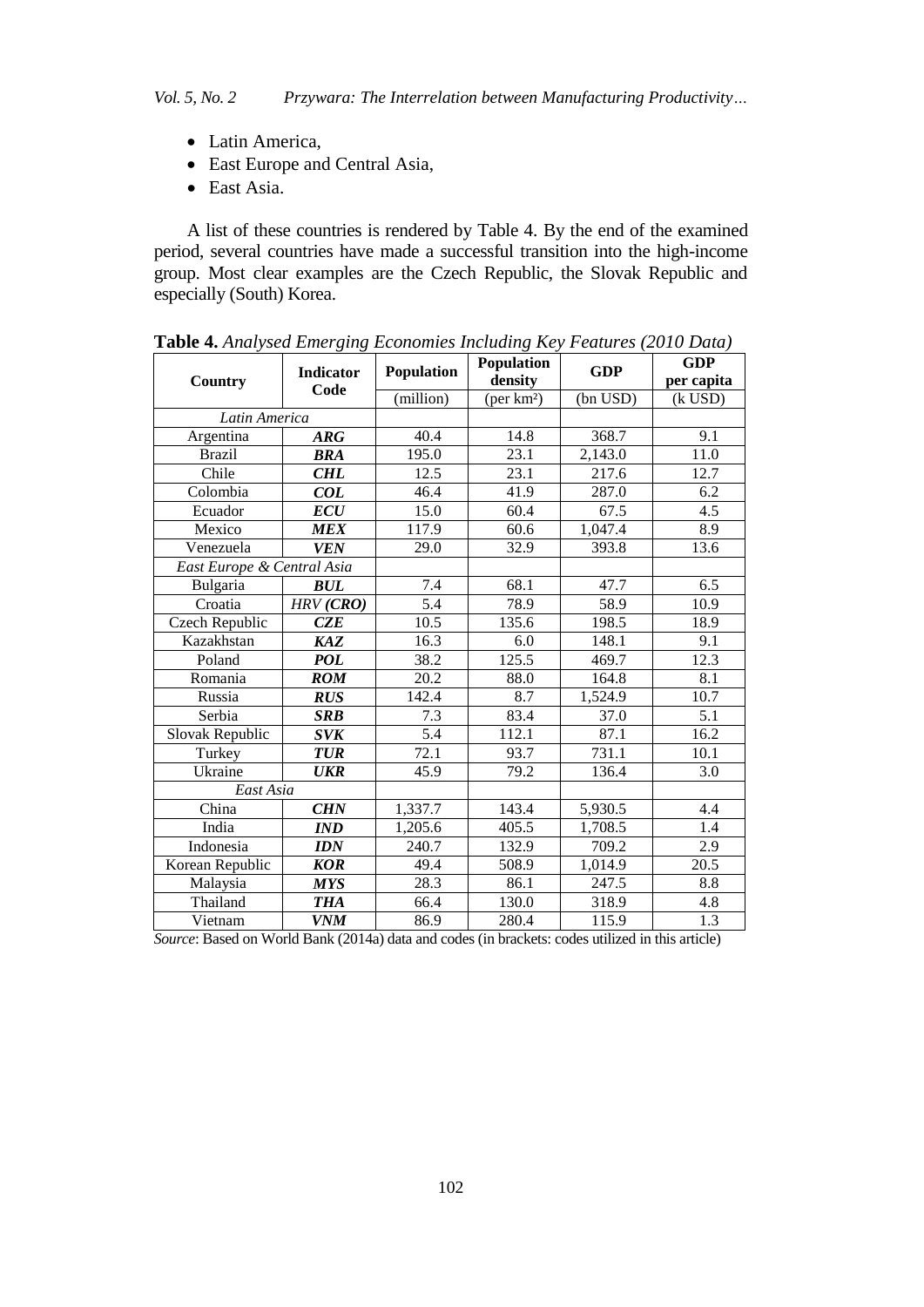#### **Results**

This section contains three main elements:

- Detailed analysis of deindustrialization of the group of 12 mature countries
- Per region analysis of the industrial development of 25 emerging states
- Combination of the key findings for both groups.

#### *Findings for Mature Countries*

Rowthorn"s (2014) theory on the course of economic maturing processes was tested for all economies of the sample. The share of employment in manufacturing was calculated as a variable depending on GDP per capita (log<sub>e</sub>) of constant 2010 USD).

The expectation was that mature economies in the period 1970-2010 would be able to constantly increase their income per capita. Over time, they should move from the left to the right side of the graph. Concerning the share of manufacturing, they will show one of the following types of behaviour:

- Very rich and mature countries, first of all the USA, should have already passed the tipping point predicted by Rowthorn. Thus, a constant decline of the share of manufacturing employment should result over time and increasing income per capita.
- Some of the fairly rich countries may not have reached their tipping point by 1970. For the first years, there is a parallel increase of manufacturing employment and GDP.

If the maximum employment point occurs at a GDP per capita of around 18.000 USD (2010 prices), as Rowthorn calculated, or at even higher values, as Palma (2005) determined, this is clearly above the entrance criterion for a highincome economy.

## Courses of Deindustrialization

Key indicators for deindustrialization are summarized in Table 5. Given the GDP per capita for 1970, only Sweden, the USA and the Netherlands were clearly above the tipping point predicted by Rowthorn (1994), while in all other cases, both kinds of behaviour could have been possible. Spain was just short over the edge of being a high-income country, with a level of maturity clearly below that of all other economies of the sample

1970 to 2010 plots for manufacturing employment over GPD per capita (log) are given in Figure 3 (countries with a constant decrease in manufacturing employment, i.e. tipping before 1970) and Figure 4 (countries with a tipping point). Countries showing similar behaviour (constant decrease versus tipping point) were each grouped in one graph.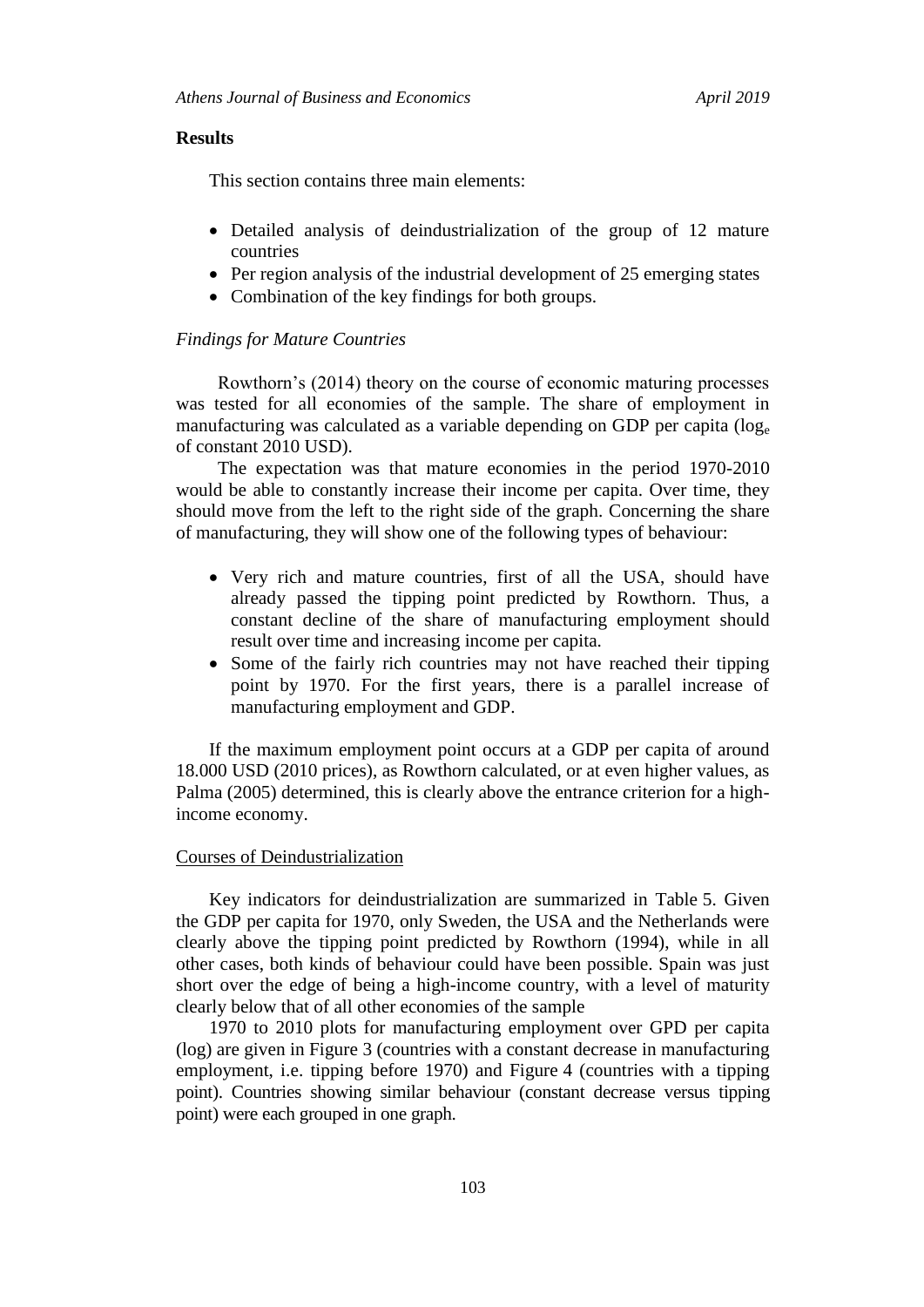|  | Table 5. Key Data for Mature Countries |
|--|----------------------------------------|
|  |                                        |

|                                 | Country              | <b>AUT</b> | <b>BEL</b> | <b>FIN</b> | <b>FRA</b> | <b>ESP</b> | <b>GER</b> | <b>ITA</b> | <b>JPN</b> | <b>NED</b> | <b>SWE</b> | UK      | <b>USA</b> |
|---------------------------------|----------------------|------------|------------|------------|------------|------------|------------|------------|------------|------------|------------|---------|------------|
|                                 | 1970                 | 25.1       | 31.8       | 24.6       | 23.6       | 21.4       | 34.3       | 26.8       | 25.5       | 22.8       | 27.8       | 24.6    | 23.5       |
| Manufacturing<br>employment (%) | 2010                 | 14.6       | 12.3       | 15.4       | 10.9       | 20.8       | 17.3       | 18.2       | 15.7       | 9.8        | 13.4       | 7.1     | 8.8        |
|                                 | <b>CAGR</b>          | $-1.41$    | $-2.42$    | $-1.10$    | $-2.02$    | $-1.67$    | $-1.66$    | $-0.98$    | $-1.20$    | $-2.14$    | $-1.57$    | $-3.06$ | $-2.36$    |
|                                 | 1970                 | 18.8       | 20.1       | 18.0       | 20.1       | 13.3       | 18.9       | 22.9       | 17.9       | 22.5       | 25.1       | 16.3    | 23.3       |
| GDP per capita<br>$(k$ USD $)$  | 2010                 | 45.0       | 43.2       | 44.1       | 39.4       | 29.7       | 40.4       | 34.0       | 43.1       | 46.8       | 49.4       | 36.4    | 48.4       |
|                                 | <b>CAGR</b>          | 2.19       | 1.87       | 2.33       | 1.64       | 2.03       | 1.90       | 1.82       | 2.07       | 1.93       | 1.80       | 2.13    | 1.86       |
|                                 | <b>Tipping year</b>  | 1972       | 1970       | 1974       | 1974       | 1977       | 1967       | 1980       | 1973       | 1961       | 1965       | 1966    | 1953       |
|                                 | employment $(\%)$    | 25.6       | 31.8       | 25.2       | 24.2       | 22.6       | 37.9       | 28.2       | 25.8       | 26.3       | 31.9       | 28.3    | 32.1       |
| Manufacturing                   | productivity (USD/h) | 24,1       | 23,2       | 23,6       | 26,8       | 31,8       | 20,4       | 33,5       | 23,9       | 18,1       | 19,4       | 15,3    | 16,4       |
| <b>GDP</b>                      | per capita (k USD)   | 20.8       | 20.1       | 21.5       | 23.8       | 15.7       | 14.5       | 23.6       | 21.2       | 15.0       | 21.4       | 14.9    | 16.2       |
|                                 | $log_e$              | 9.94       | 9.91       | 9.98       | 10.08      | 9.66       | 9.56       | 10.04      | 9.96       | 9.61       | 9.97       | 9.61    | 9.69       |

*Sources*: World Bank (2014a), Bach & Riefers (1970), Statistika Centralbyran (1970), Federal Reserve Bank of St. Louis (2018), author"s calculations. In constant 2010 USD.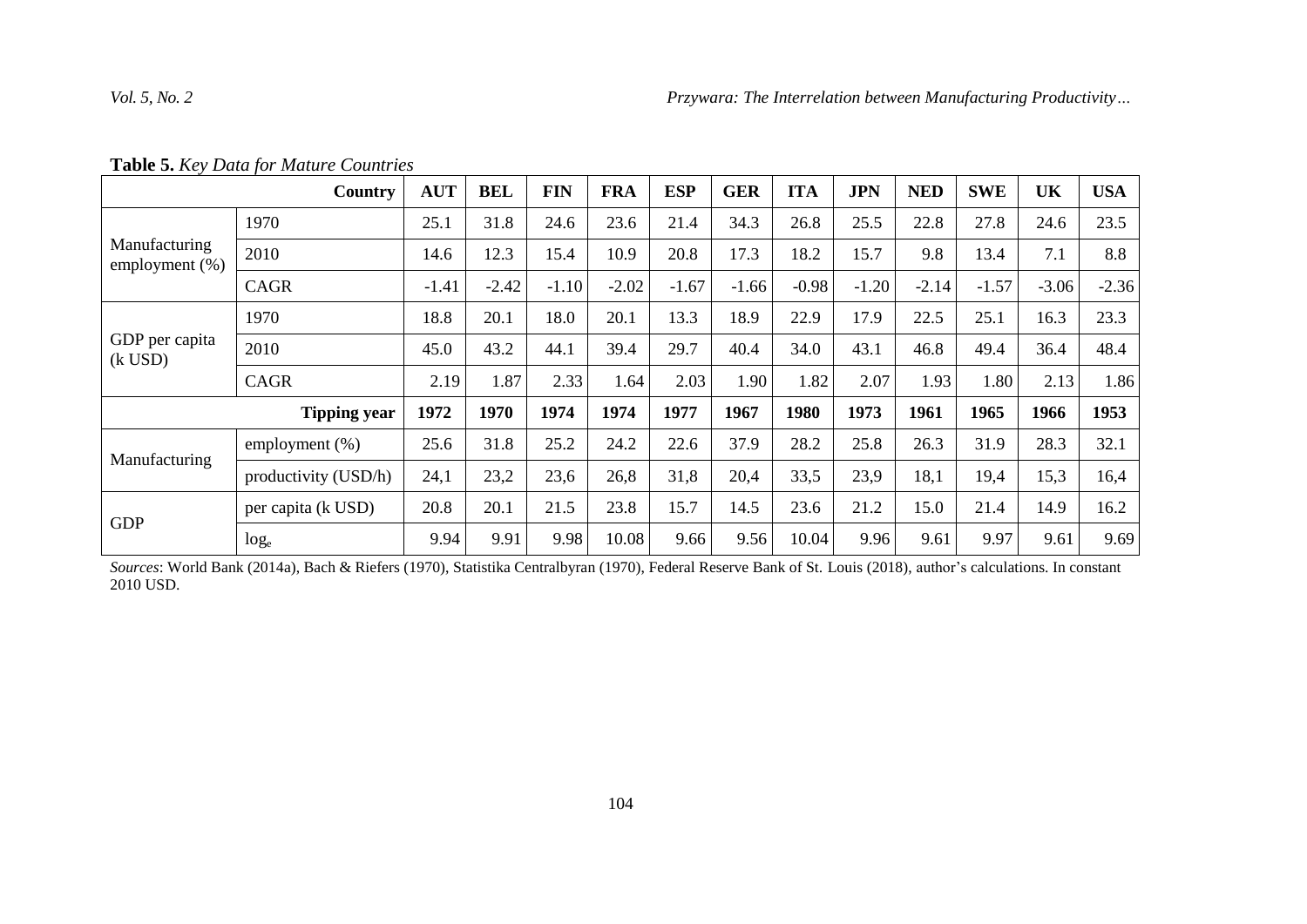**Figure 3.** *Manufacturing Employment (%) vs. GDP p/c (loge); Mature States Beyond Tipping*



*Sources*: Author's calculations, based on Groningen Growth and Development Centre (2012) and World Bank (2014a) data. Data for 1970-2010, polynomial trends

**Figure 4.** *Manufacturing Employment (%) vs. GDP p/c (loge); Mature States with Tipping Points*



Sources: Author's calculations, based on Groningen Growth and Development Centre (2012) and World Bank (2014a) data. Data for 1970-2010, polynomial trends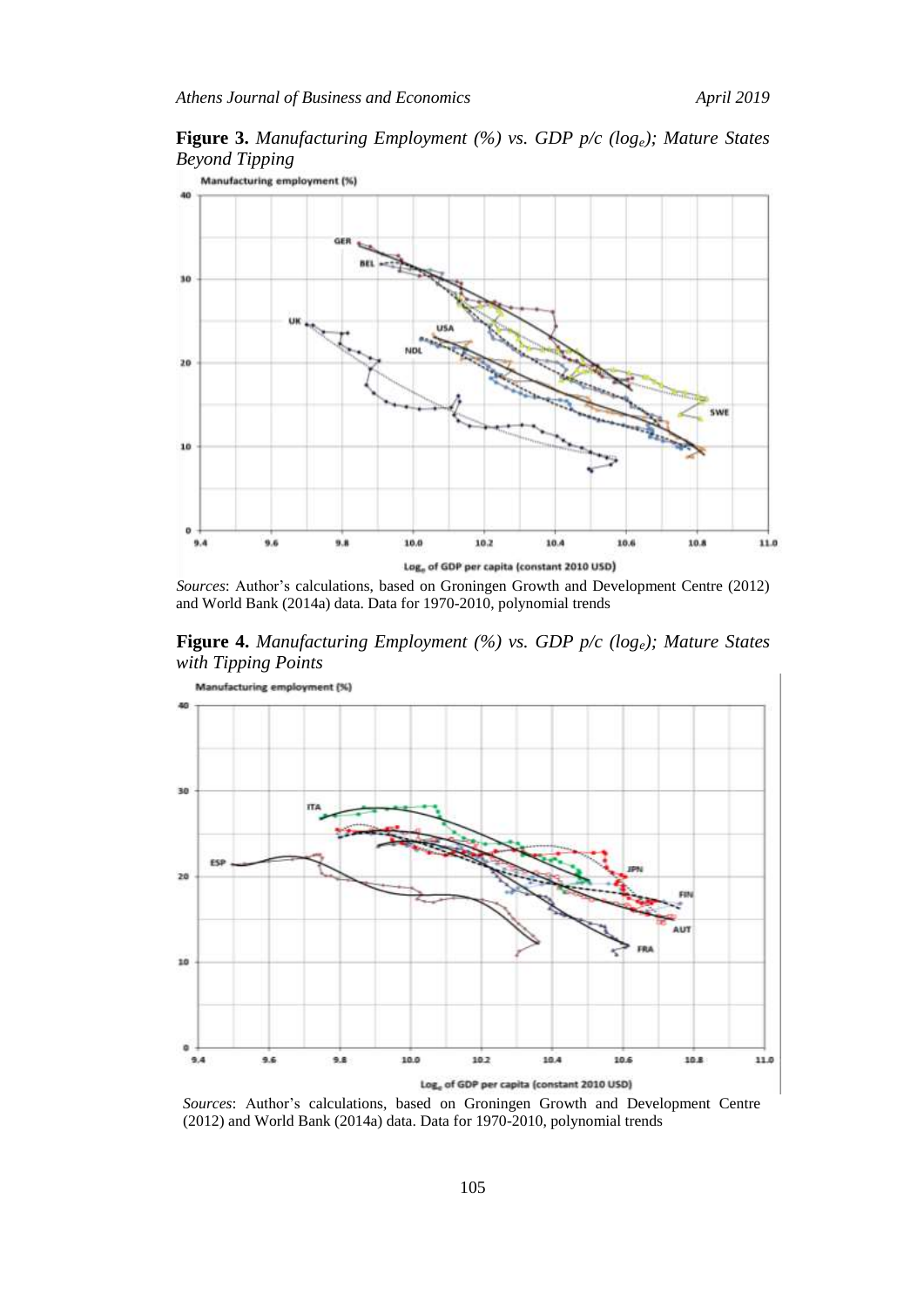The left half of the expected inverted-U shape over time is not present by definition in the group of countries with a continuous decrease in manufacturing. This left half is almost invisible also for the tipping point group. In these cases, the 1970 values for manufacturing employment were already close to the maximum level reached a few years later. In the special case of Belgium, the tipping point was exactly reached in 1970.

Spain had reached a comparatively little level of maturity in 1970. Given Rowthorn"s assumptions, Spain should have stayed on a growth path concerning manufacturing, but, as Figure 4 shows, it was not able to follow this path consequently. This might partially be attributed to national developments, but can also be attributed to more general observations which will be outlined in the following.

## Tipping Points

The tipping points of mature economies from 1970 to 1980 are quite similar, concerning GDP per capita (cf. Table 5). By involving all alike mature countries with a tipping point, i.e. including Belgium but excluding Spain, a trend line for the structural shift of mature economies was derived as displayed in the following graph (Figure 5) from a polynomial regression analysis.



**Figure 5.** *Joint Regression Analysis of Tipping Mature Economies* Manufacturing employment (%)

*Sources*: Author"s calculations, based on Groningen Growth and Development Centre (2012) and World Bank (2014a) data for Austria, Belgium, Finland, France, Italy, Japan; Palma (2005). Regression:  $3<sup>rd</sup>$  degree polynomial.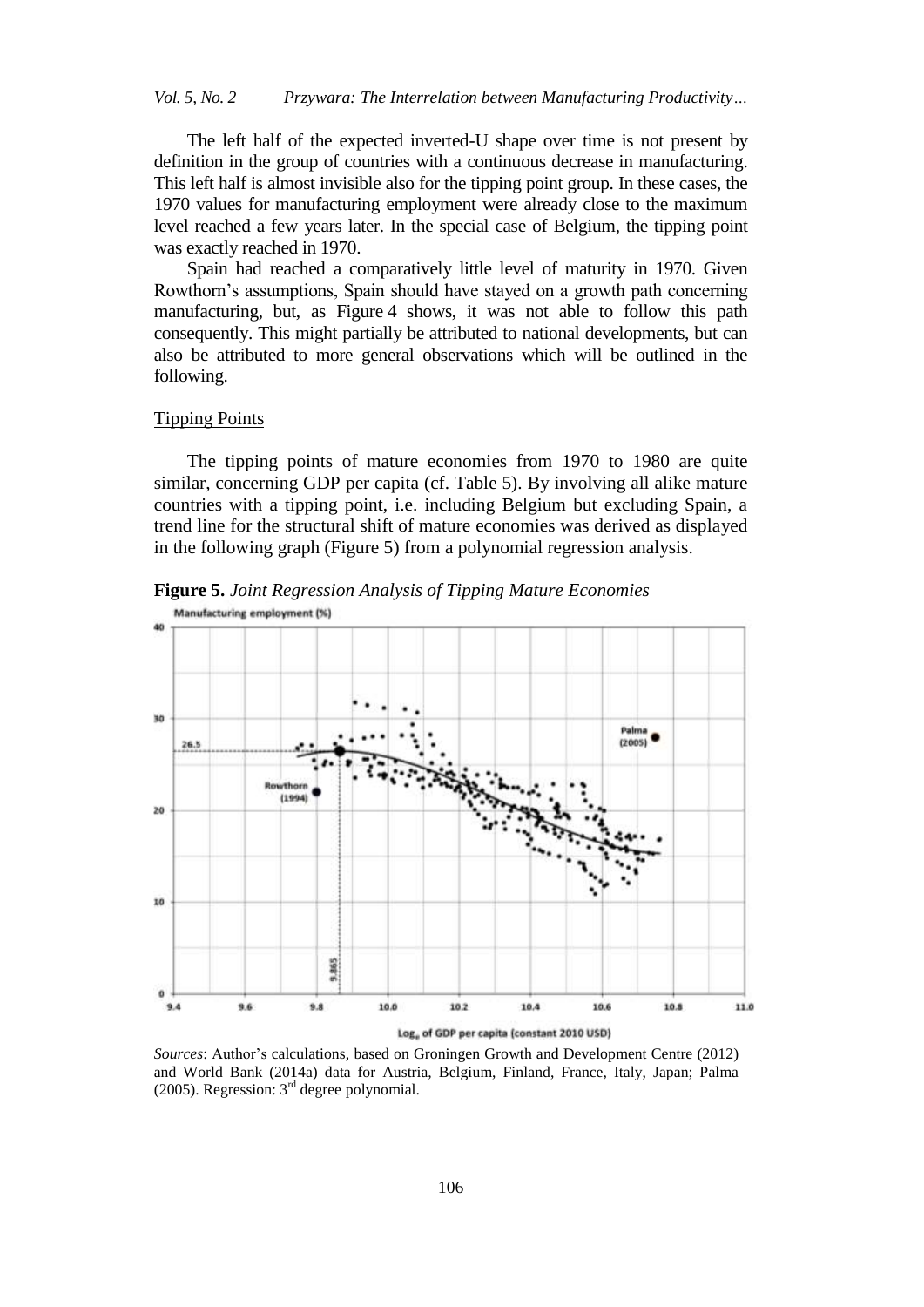The average maximum manufacturing employment stood at 26.5 %, the GDP per capita around 21.7 k USD ( $log \approx 9.9$ ). This is somewhat higher than Rowthorn"s (1994), but much lower than Palma"s (2005) results for the 1970s.

The findings cast a certain doubt on some findings of Palma"s (2005) analysis. In accordance with his interpretation, there is evidence that there is a shift over time towards lower tipping points in terms of manufacturing employment, but there is none towards a lower national income per capita.

#### *Industrial development of 25 emerging states*

Analogously to the analysis of mature countries, the interrelation of manufacturing employment and national wealth as income per capita was analysed. The plots for manufacturing employment over GDP per capita (loge) differ in the range of the GDP displayed, corresponding to national wealth. While for mature countries, a log range between 9.4 ( $\sim$  12.1 k USD) and 11.0 ( $\sim$  59.9 k USD) was adequate, meaning that all of the countries were permanently located in the World Bank high-income group, emerging countries were (and most of them still are) much poorer. The adequate range for Latin-American and East European countries was between 7.4 ( $\sim$  1.6 k USD) and 10.0 ( $\sim$  22.0 k USD) while some East Asian states required to extend the range to the left down to 5.4 ( $\sim$  0.3 k USD), meaning that people lived on less than one USD per day at average.

Respective graphs are given by Figures 6-8, describing the course of development of manufacturing employment over national income per capita. These are mostly related to growing national income per capita, rendering the following graph shapes:

- Inverted U-shape: industrialization and subsequent deindustrialization
- U-shape: (mild) deindustrialization and subsequent recovery
- $\bullet \rightarrow$ : constant share of manufacturing employment, rising productivity

There are some forms related to stagnation or (temporal) loss of national income per capita:

- C-shape: reverse deindustrialization (income losses), turning into subsequent deindustrialization with income recovery). Note: The C-shape cycle ends when the initial income per capita (in constant prices) is reached again.
- Inverted C-shape: continuous deindustrialization, starting with gains in income per capita, then waning, finally turning into income losses.

In the following, the regional results are summarized briefly per region.

#### Latin America

The results for Latin America are shown in Figure 6. At first glance, no clear tendency and also no reverse U-shape curves including tipping points expected by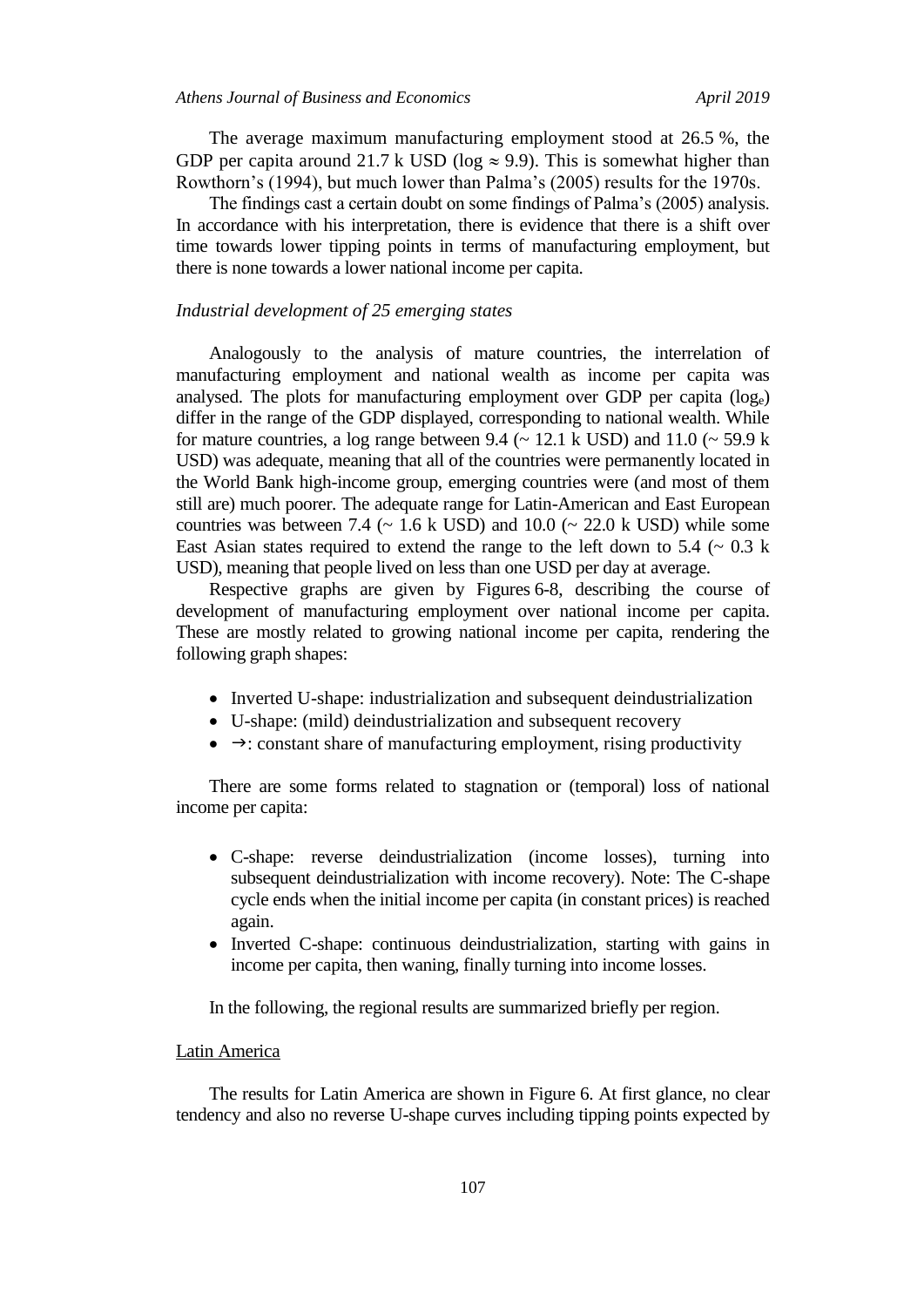the classical economists can be traced. In all states, the share of manufacturing employment was most of the time in a very small range between 10 % and 20 % of total employment. In 2010, the investigated economies only had a tiny bandwidth from 11.5 % (Venezuela) to 16.5 % (Mexico) of manufacturing employment.

The values for Latin America are divided into two major phases. In the first phase until around the year 2000, negative deindustrialization (i.e. including welfare losses) prevailed. More recently, there has been industrial development (inverted U-shape,  $\rightarrow$ ) or at least on going recovery (C-shape).



**Figure 6.** *ME (%) vs. GDP p/c (log), Latin America*

Sources: Author's graph, ILO (2014) and World Bank (2014a) data until 2010, starting in 1975 (CHL, VEN), 1985 (BRA), 1990-2010 (ARG, COL, ECU, MEX)

#### East Europe and Central Asia

The results for East Europe and Central Asia are shown in Figure 7. Compared to the Latin-American results, the bandwidth is much larger, also concerning the shapes of the curves. C-shape curves are not rare. No classical inverted U-shape curves can be traced, only some left or right "legs" of the U letter. Turkey, the only former non-communist country, is an exception within the investigated group, pursuing a constant industrial development (inverted U-shape).

The investigated former communist states all went through a crisis (C-shape) but have all managed to recover and keep the remains of their industrial base constant  $(\rightarrow)$ , apart from Serbia with its fast-eroding manufacturing base and the Ukraine somewhat lagging behind (both still C-shape).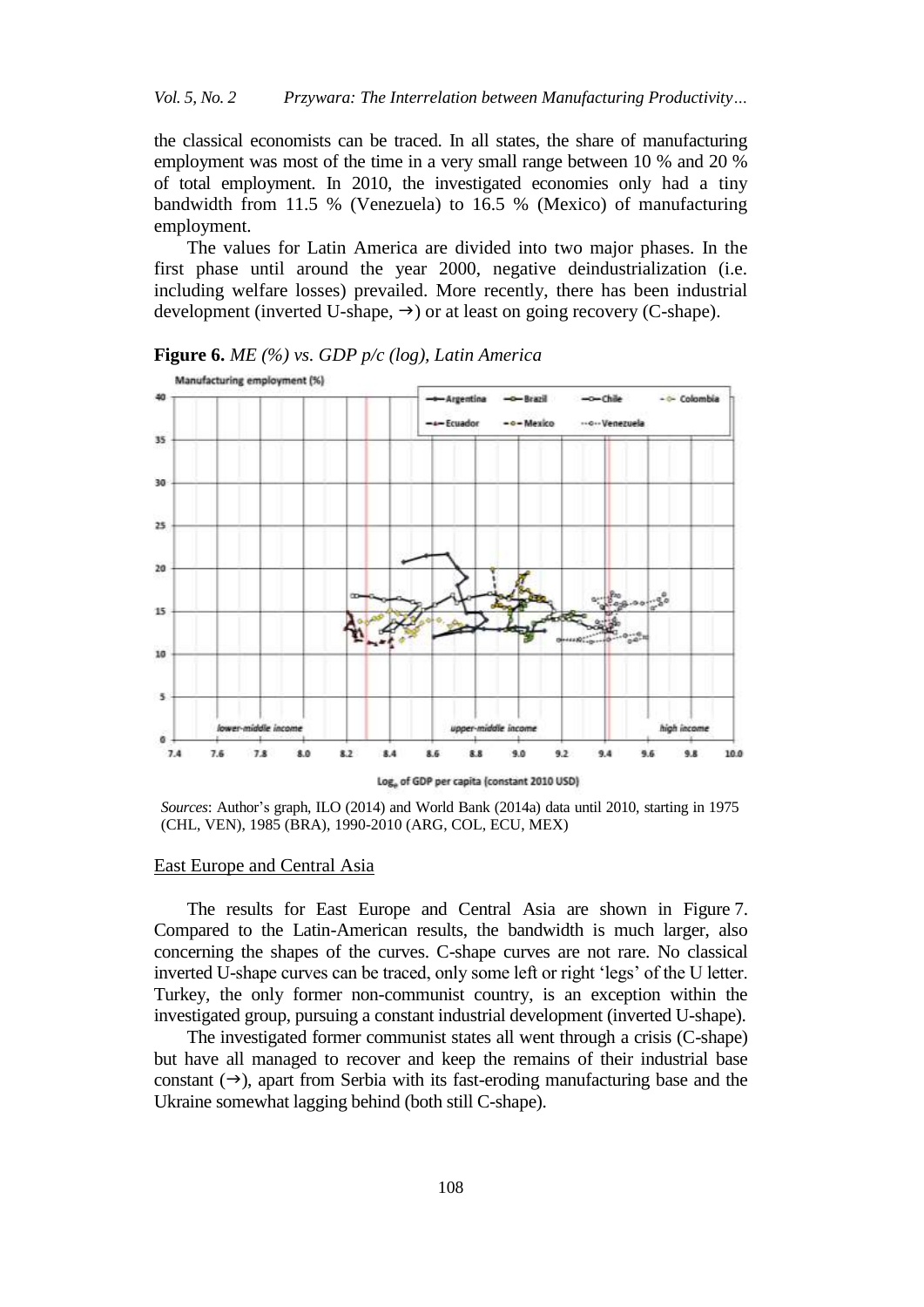

**Figure 7.** *ME (%) vs. GDP p/c (log), East Europe and Central Asia* Manufacturing employment (%)

*Sources*: Author"s graph, ILO (2014) and World Bank (2014a) data until 2008; starting in 1970 (SRB); 1980 (BUL, ROM); 1989 (POL, UKR, TUR), 1990 (RUS), 1991 (CRO), 1993 (CZE, KAZ, SVK)

Although being much less productive than Western states, very highly industrialized states in East Europe reached peaks in manufacturing employment shortly before or in 1990, as the examples of Bulgaria, Romania and Serbia (Ex-Yugoslavian federal state) illustrate.

#### East Asia

The results for East Asia are shown in Figure 8. In all of these states apart from China  $(\rightarrow)$ , industrial development follows, at least partly, the course predicted by 20th century economists (inverted U). In the cases of South Korea and Malaysia, even almost classical inverted U-shape curves can be seen.

By this form of catch-up modernization, East Asia made significant economic progress. China has become the "workshop of the world" without altering the size of its workforce in manufacturing, but on the basis of its giant population and immense progress in productivity.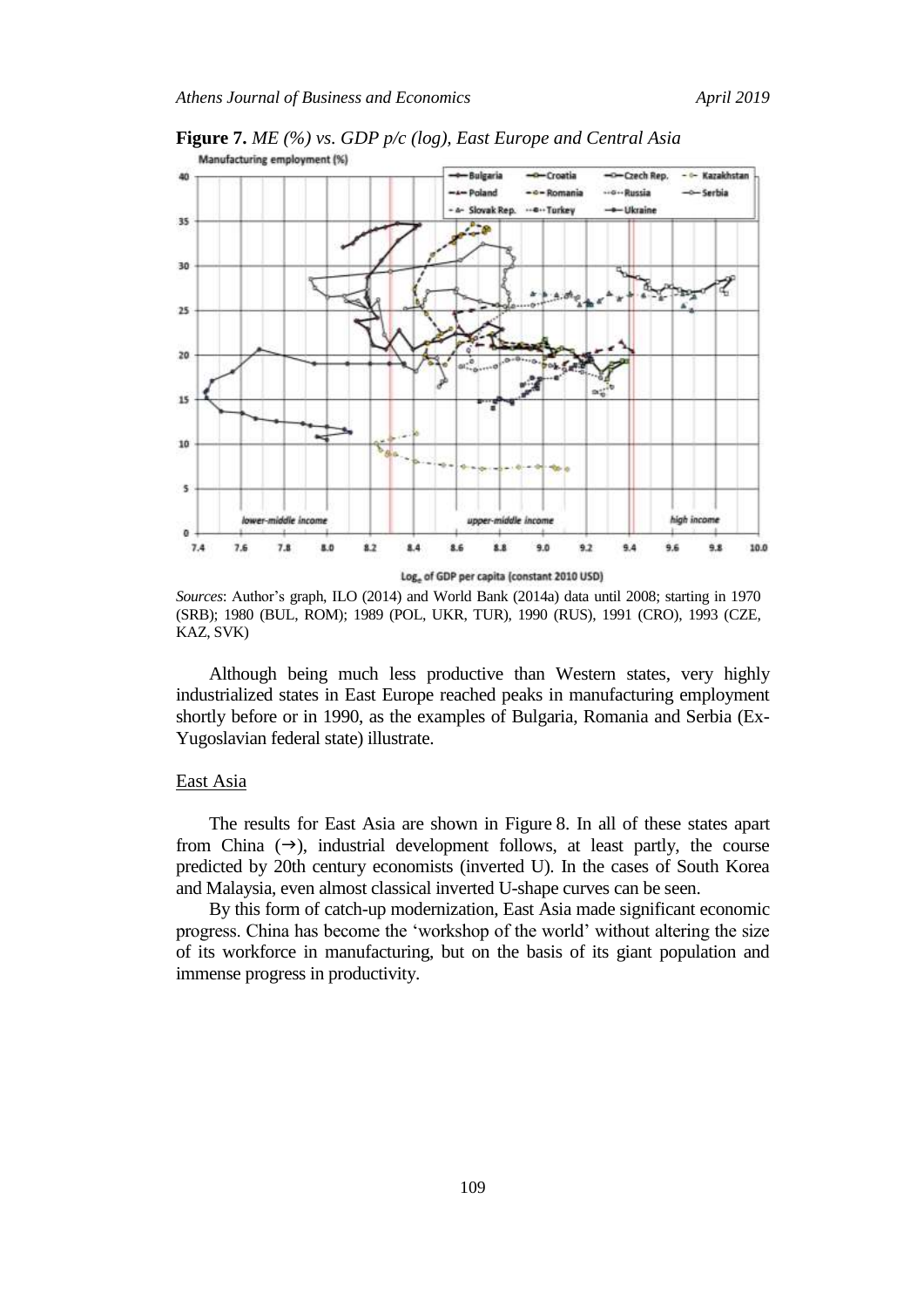

**Figure 8.** *ME (%) vs. GDP p/c (log), East Asia*

*Sources*: Author's graph, ILO (2014) and World Bank (2014a) data until 2010, starting in 1970 (KOR), 1971 (THA), 1980 (MYS), 1985 (IDN), 1987, (CHI), 1990 (VNM), 1993 (IND, w/o informal economy).

## Key Findings for Emerging Countries

The interpretations of the detected phenomena are compiled in Table 6. Eight states have reached their maximum level of manufacturing employment over the investigated period.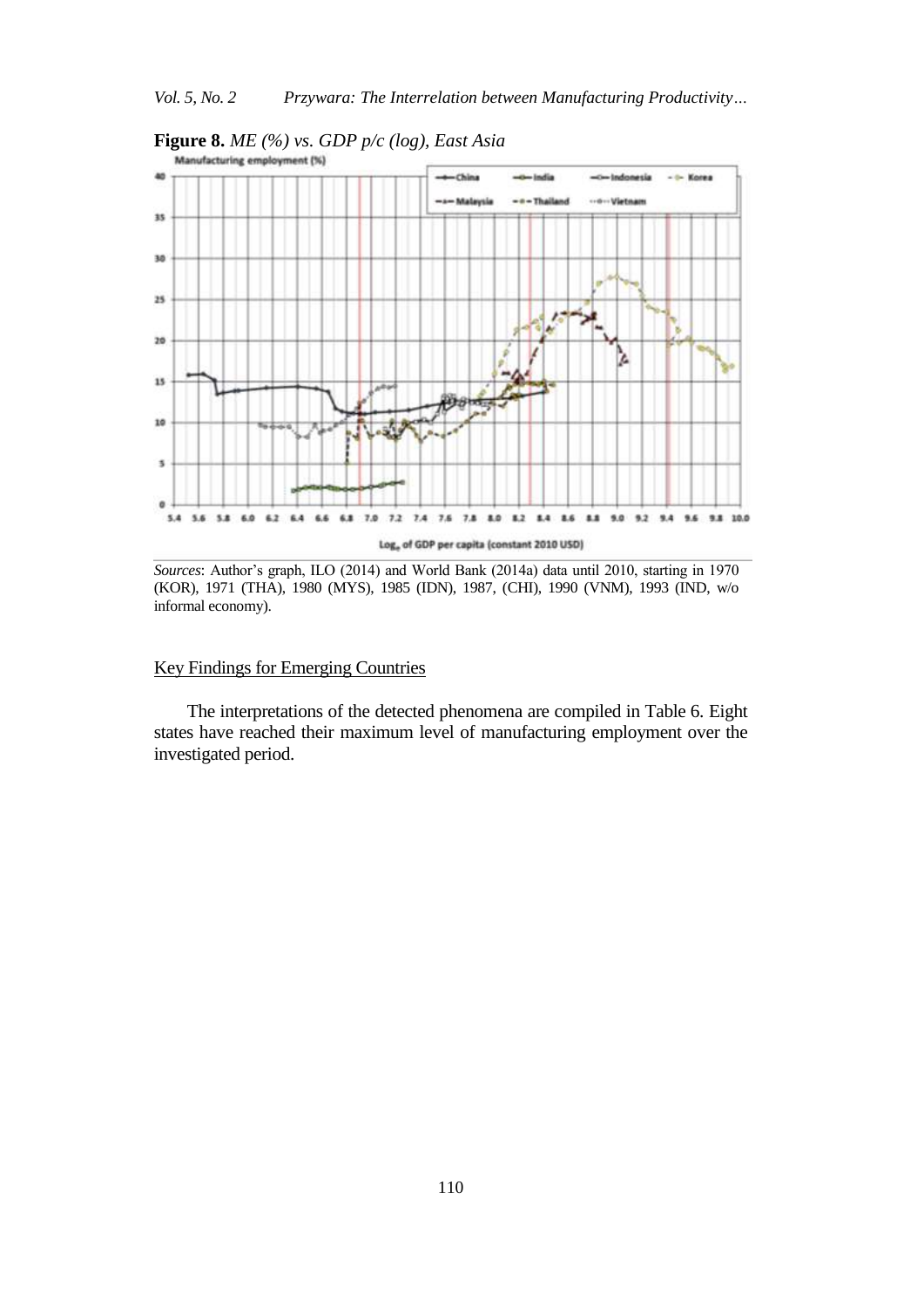| Country                        | <b>Start</b> |              | <b>Income</b>  | <b>Curve shape</b> |        |                | <b>Tipping point</b> |                    |            |  |
|--------------------------------|--------------|--------------|----------------|--------------------|--------|----------------|----------------------|--------------------|------------|--|
|                                |              |              | group          |                    |        |                |                      |                    |            |  |
|                                | Year         | <b>Start</b> | 2010           | Prev.              | Tran-  | <b>Most</b>    |                      | <b>Year Manuf.</b> | <b>GDP</b> |  |
|                                |              |              |                | phases             | sition | actual         |                      | empl.              | p/c        |  |
|                                |              |              |                |                    |        | phase          |                      | (%)                | (kUSD)     |  |
| Latin America                  |              |              |                |                    |        |                |                      |                    |            |  |
| <b>Argentina</b>               | 1990         | <b>UMI</b>   | <b>UMI</b>     | inv. C             | 2002   | $\rightarrow$  |                      |                    |            |  |
| <b>Brazil</b>                  | 1985         | <b>UMI</b>   | <b>UMI</b>     | $\mathcal{C}$      | 1999   | inv. U         | n/a                  |                    |            |  |
| <b>Chile</b>                   | 1975         | LMI          | HI             | inv. C             | 1983   | inv. U         | 1992                 | 17.1               | 7.1        |  |
| Colombia                       | 1985         | <b>UMI</b>   | <b>UMI</b>     | n/a                | n/a    | $\rightarrow$  |                      |                    |            |  |
| <b>Ecuador</b>                 | 1990         | LMI          | <b>UMI</b>     | ↓                  | 2003   | $\rightarrow$  |                      |                    |            |  |
| <b>Mexico</b>                  | 1990         | <b>UMI</b>   | <b>UMI</b>     | U                  | 2000   | $\mathsf{C}$   | 2000                 | 19.5               | 8.5        |  |
| Venezuela                      | 1975         | H            | H1             | n/a                | n/a    | $\overline{C}$ |                      |                    |            |  |
| East Europe & Central Asia     |              |              |                |                    |        |                |                      |                    |            |  |
| <b>Bulgaria</b>                | 1980         | LMI          | <b>UMI</b>     | inv. U             | 1989   | $\rightarrow$  | 1987                 | 34.8               | 4.1        |  |
|                                |              |              |                | $\overline{C}$     | 2002   |                |                      |                    |            |  |
| Croatia                        | 1991         | <b>UMI</b>   | <b>UMI</b>     | n/a                | n/a    | $\rightarrow$  |                      |                    |            |  |
| <b>Czech Rep.</b>              | 1993         | <b>UMI</b>   | H <sub>I</sub> | n/a                | n/a    | $\rightarrow$  |                      |                    |            |  |
| <b>Kazakhstan</b>              | 1993         | <b>UMI</b>   | <b>UMI</b>     | $\mathcal{C}$      | 2000   | $\rightarrow$  |                      |                    |            |  |
| Poland                         | 1990         | <b>UMI</b>   | H1             | $\overline{C}$     | 2000   | $\rightarrow$  |                      |                    |            |  |
| Romania                        | 1980         | <b>UMI</b>   | <b>UMI</b>     | inv. U             | 1986   | $\rightarrow$  | 1989                 | 34.7               | 5.9        |  |
|                                |              |              |                | $\mathcal{C}$      | 2004   |                |                      |                    |            |  |
| <b>Russia</b>                  | 1990         | <b>UMI</b>   | <b>UMI</b>     | $\overline{C}$     | 2006   | $\rightarrow$  |                      |                    |            |  |
| <b>Serbia</b>                  | 1970         | <b>UMI</b>   | <b>UMI</b>     | inv. U             | 1987   | $\mathcal{C}$  | 1990                 | 32.5               | 6.1        |  |
| <b>Slovak Rep.</b>             | 1993         | <b>UMI</b>   | H <sub>I</sub> | n/a                | n/a    | $\rightarrow$  |                      |                    |            |  |
| <b>Turkey</b>                  | 1990         | <b>UMI</b>   | <b>UMI</b>     | n/a                | n/a    | inv. U         | 2008                 | 20.0               | 10.0       |  |
| $\overline{\mathbf{U}}$ kraine | 1993         | <b>UMI</b>   | LMI            | n/a                | n/a    | $\overline{C}$ |                      |                    |            |  |
| East Asia                      |              |              |                |                    |        |                |                      |                    |            |  |
| China                          | 1987         | LI           | <b>UMI</b>     | n/a                | n/a    | $\rightarrow$  |                      |                    |            |  |
| <b>India</b>                   | 1993         | LI           | LMI            | n/a                | n/a    | inv. U         | n/a                  |                    |            |  |
| <b>Indonesia</b>               | 1985         | LMI          | LMI            | n/a                | n/a    | inv. U         | n/a                  |                    |            |  |
| Korean Rep.                    | 1970         | <b>UMI</b>   | H              | n/a                | n/a    | inv. U         | 1989                 | 27.8               | 8.1        |  |
| <b>Malaysia</b>                | 1980         | LMI          | <b>UMI</b>     | n/a                | n/a    | inv. U         | 1997                 | 23.4               | 6.8        |  |
| <b>Thailand</b>                | 1971         | LI           | <b>UMI</b>     | n/a                | n/a    | inv. U         |                      |                    |            |  |
| <b>Vietnam</b>                 | 1990         | LI           | <b>LMI</b>     | n/a                | n/a    | inv. U         |                      |                    |            |  |

**Table 6.** *Industrial Development Processes in Emerging Countries*

*Sources*: Author's analysis, based on ILO (2014) and World Bank (2014a) data. In constant 2010 USD. Groups:  $LI = low$  income;  $LMI = lower$ -middle income;  $HMI = upper$ -middle income;  $HI = high income$ 

## *Combination of the Key Findings for Mature and Emerging States*

Deindustrialization in terms of reductions in relative manufacturing employment was found in all mature countries, but also in certain emerging countries. According to literature (Rowthorn 1994, Palma 2005), the tipping point of manufacturing employment, i.e. the all-time high, is reached at a certain level of national wealth which was supposed to be falling over the years. In fact, the identified relations are somewhat different to these predictions from literature, as will be explicated in the following.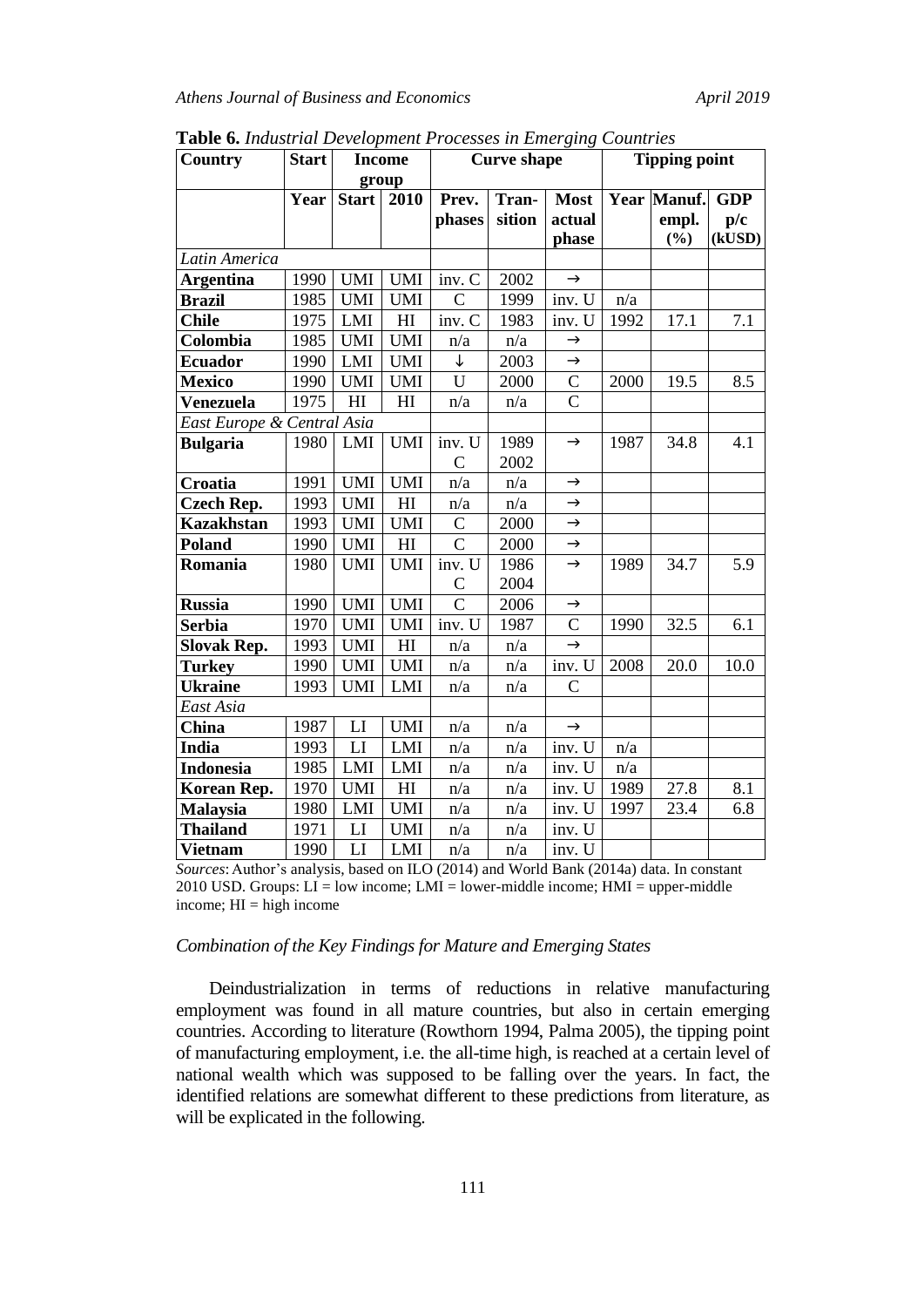#### Comprehensive Evaluation of the Tipping of Mature and Emerging States

In Figure 9, the identified tipping points of all investigated mature and emerging economies are summarized in one graph.

#### Mature Countries

Austria, Japan, France, Finland, Spain and Italy tipped in 1972-80 at around 25% manufacturing employment. Spain was remarkably poorer than the others and was thus considered as an outlier in the calculation of the trend.

Early industrializers like the USA, Germany, Sweden and Belgium tipped at more than 30% of manufacturing employment.

The manufacturing industry of the Netherlands and the UK also tipped early but never blossomed to the extent that could be expected from the trendline. Thus, both points were qualified as outliers.





Source: Author's graph, based on ILO (2014) and World Bank (2014a) data, linear trends. Two groups are identified:

#### Emerging Countries

The former socialist countries Bulgaria, Serbia and Romania tipped in the late 1980s at about 35% manufacturing employment.

The catch-up modernizers Korea, Chile, Malaysia, Mexico and Turkey tipped in the last two decades under investigation at around 20%.

Both sub-groups are characterized by far less national wealth than the mature states. When united in one group, there is a trend line approximately parallel to the one of mature states.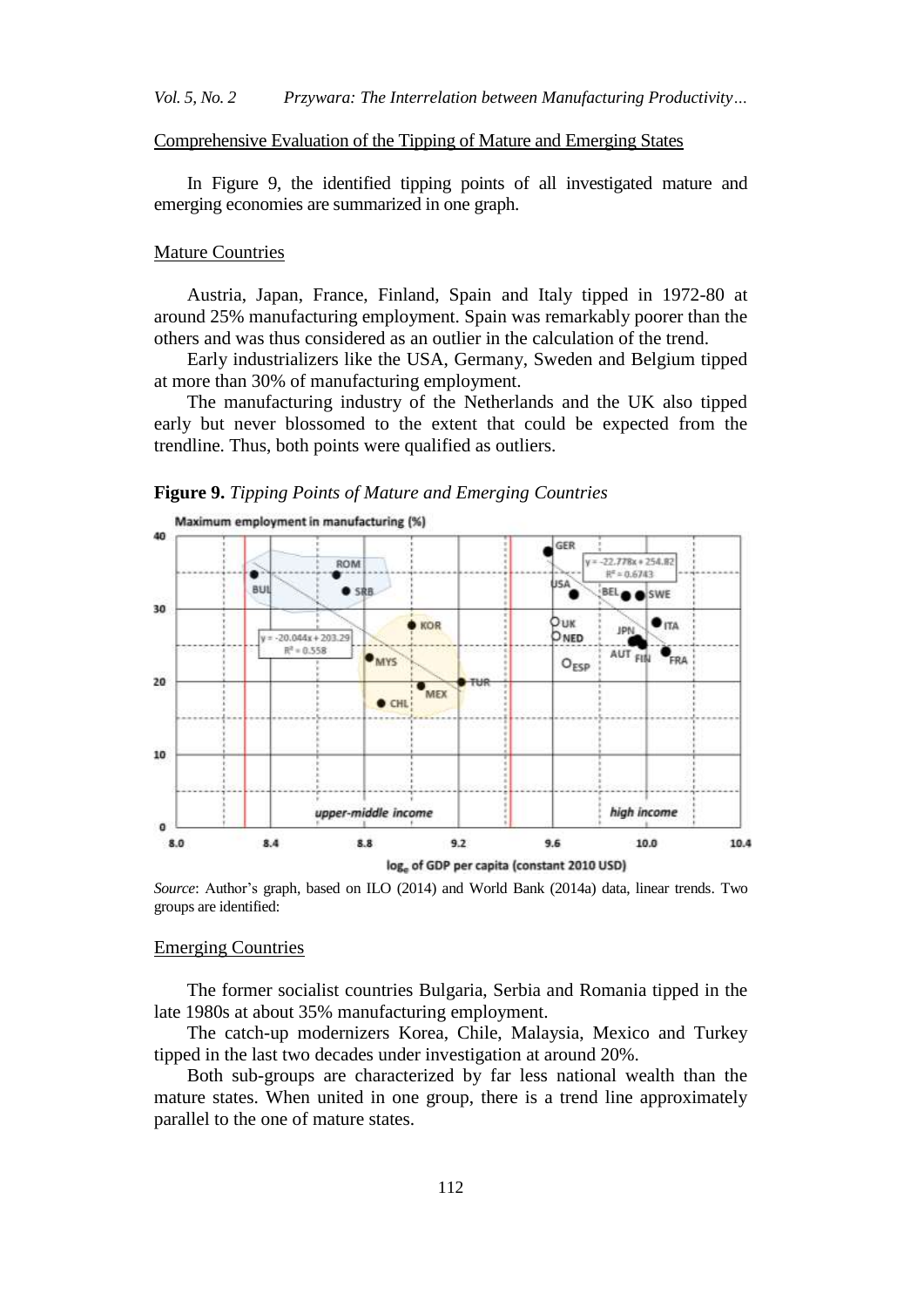#### Key Findings

Two almost parallel falling linear functions of maximum manufacturing employment (%) over GDP per capita (log) were identified for mature and emerging countries. In both cases, the tipping point moves over time from high to low manufacturing employment and from low to high income. The functions are clearly separated; hence the income differences between both identified groups are large.

## Analysis of the Threshold Productivity for Tipping

Since manufacturing productivity is a key driver of national wealth and structural change (see above), the manufacturing productivity reached at the tipping points of manufacturing employment was analysed. This critical productivity of manufacturing is displayed in Figure 10 over time.

**Figure 10.** *Manufacturing Productivity over Time, Mature and Emerging Countries*



Source: Author's graph, based on ILO (2014) and World Bank (2014a) data, linear trends.

The productivity related to tipping is a rising linear function, but (again) a different one for the high-income group and the upper-middle income group. Notably, the latter function unites the former socialist and the emerging countries. Generally, the results are – given the very high  $\mathbb{R}^2$  values – very convincing. The UK performed much below the trend line level of productivity and is thus seen as an outlier.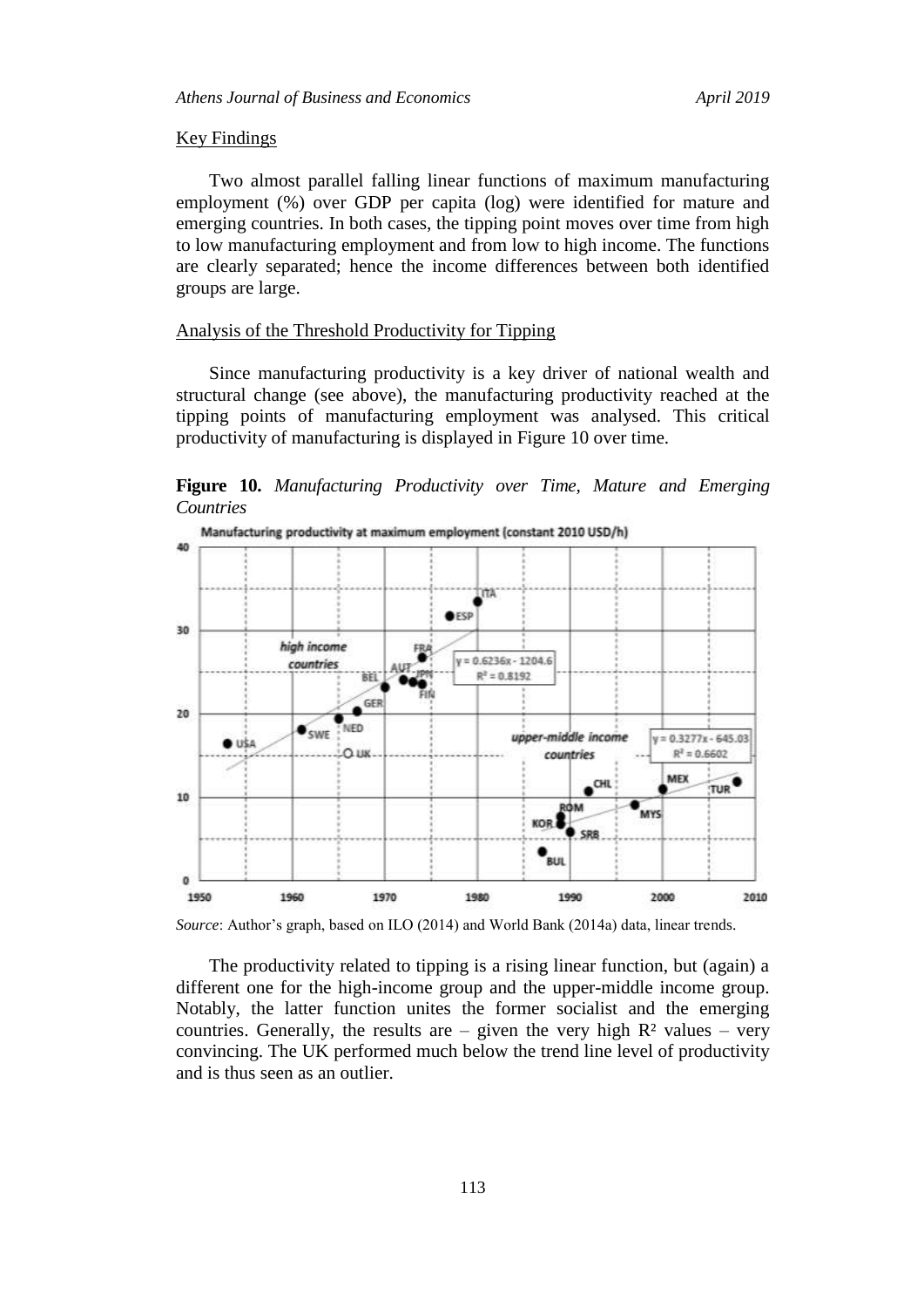## **Discussion**

After World War II, national economies were rather confined entities with export rates lower than before World War I. The USA was by far the most powerful and wealthy economy. Over the years, the frame conditions for business changed. By the GATT/WTO rounds and voluntary cooperation like the European Union, markets became more permeable and interconnected (Meier and Roehr 2004). The new market conditions helped to raise the welfare of high-income countries to about the American level (Vernon 1979).

With the fall of the iron curtain and the opening of the East around 1990, these developments have been taken further. In the globalized economy, most markets are open and connected and more and more less-developed countries have become economically involved, taking part in the international division of labour (Abele et al. 2006). This has been driven by multi-national companies (MNCs) whose economic rationale is not the benefit of any national economy, but their own (transnational) well-being, i.e. profit. The economic power of the strongest MNCs is in the order of magnitude of national states, and so is their aspired political influence.

The mature countries tipped before the era of globalization, when internationalisation was mainly pursued on the basis of exports and largely independent production in foreign countries built up by MNCs. Division of labour along the value chain was rare.

Due to limited cross-border competition, national economies could develop independently and with more differences than in the globalized era. Under these conditions, the welfare state could blossom in many developed countries. In such a comparably little-connected environment, there was like a standard course of industrial development, but also room for national peculiarities. Due to mainly national competition, the sectoral productivity increased continuously. At a certain productivity level, further transfer of workforce into the manufacturing sector was inhibited. The sectoral output fulfilled the actual demand, so further productivity rises would rather diminish the workforce than grow the market size and in this course require more workforce. The tipping point is reached.

Since technical development becomes at least partly transferred across national borders, the tipping point of national economies is moving over time, productivity rises result in a shift over time towards higher income (x-axis) and lower relative employment (y-axis).

The outliers of the standard function of mature economies for relative manufacturing employment over GDP per capita (log) can be explained as follows:

• Netherlands

The Netherlands were a case of sectoral crowding out. Investment went into the natural resource sector rather than in manufacturing after the detection of the Groningen gas field (Backhouse, 2002).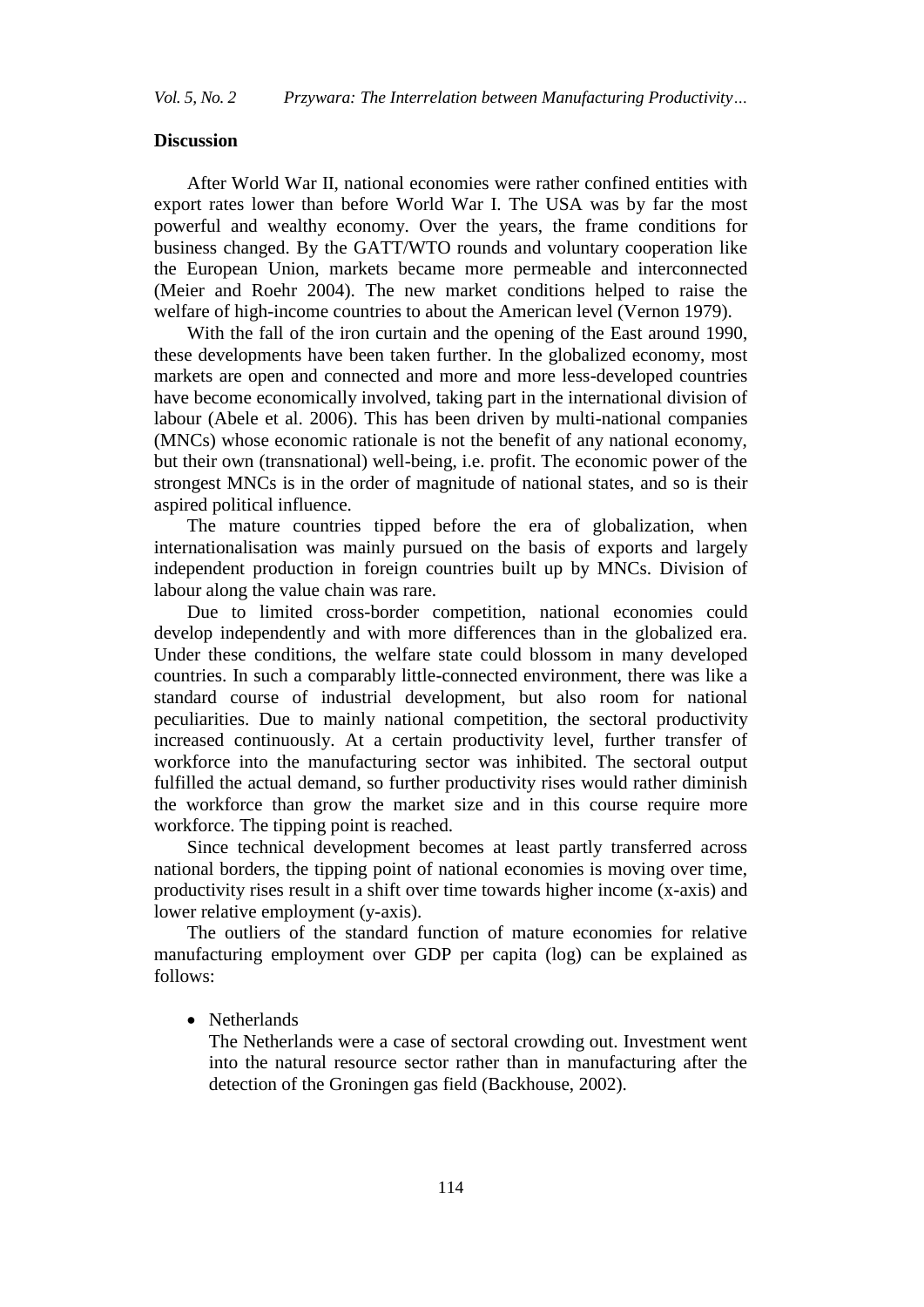United Kingdom

The productivity development of the UK was the elimination of competition by creating national trusts ("champions") in post-war UK (Bailey et al. 2008).

• Spain

Spain"s economic development was very unsteady due to disruptive political changes, namely those from Franco"s dictatorship to democracy and abrupt changes between socialists and conservative governments and policies. Moreover, a bubble economy funnelled by Spain"s over-large construction sector (Bielsa and Duarte 2011). Spain remained the poorest country of the sample. Its national economy also suffered from high unemployment rates.

Only from the 1980s, global production networks and cross-functional cooperation evolved, driven by improved frame conditions such as reduced hindrances for trade and foreign direct investment (FDI), improved information and communication technology (ICT) and constantly falling transport costs per unit. Companies now split their value chains globally, with vendor and supplier networks controlled by worldwide supply chain management (Abele et al. 2006).

Industrial late movers cannot use the full potential that the industrial pioneers could realize in terms of employment and income. This has two main reasons:

• Technical progress

Permanent process innovation constantly raises manufacturing productivity, leading to less employment needed for the same output. Thus, it is likely that national levels of manufacturing employment share will decrease over time.

• Increased competition Market pressure from globalization limits possible earnings of manufacturers.

The latter observance is in line with the product cycle hypothesis (Vernon 1979) which shows that mature production is shifted to low-cost locations over time. These countries will achieve less earnings from manufacturing than the pioneering group, even more so when multi-national firms utilize international competition to put growing pressure on their producers. In the investigated period, Western multi-national companies were able to develop and maintain a sectorspecific advantage. More simple steps of the production of investment and complex consumer goods were gradually transferred to low-cost countries which also took over the production of mass commodities.

It might be concluded that in a globalized economy, manufacturing becomes increasingly unattractive for countries – but "beggars can"t be choosers".

For emerging countries, the productivity within reach is controlled by the external and internal demand of their goods. External demand for manufacturing goods of emerging countries is related to the willingness to pay and the bargaining power of their buyers in mature countries. Since in most cases, the offer of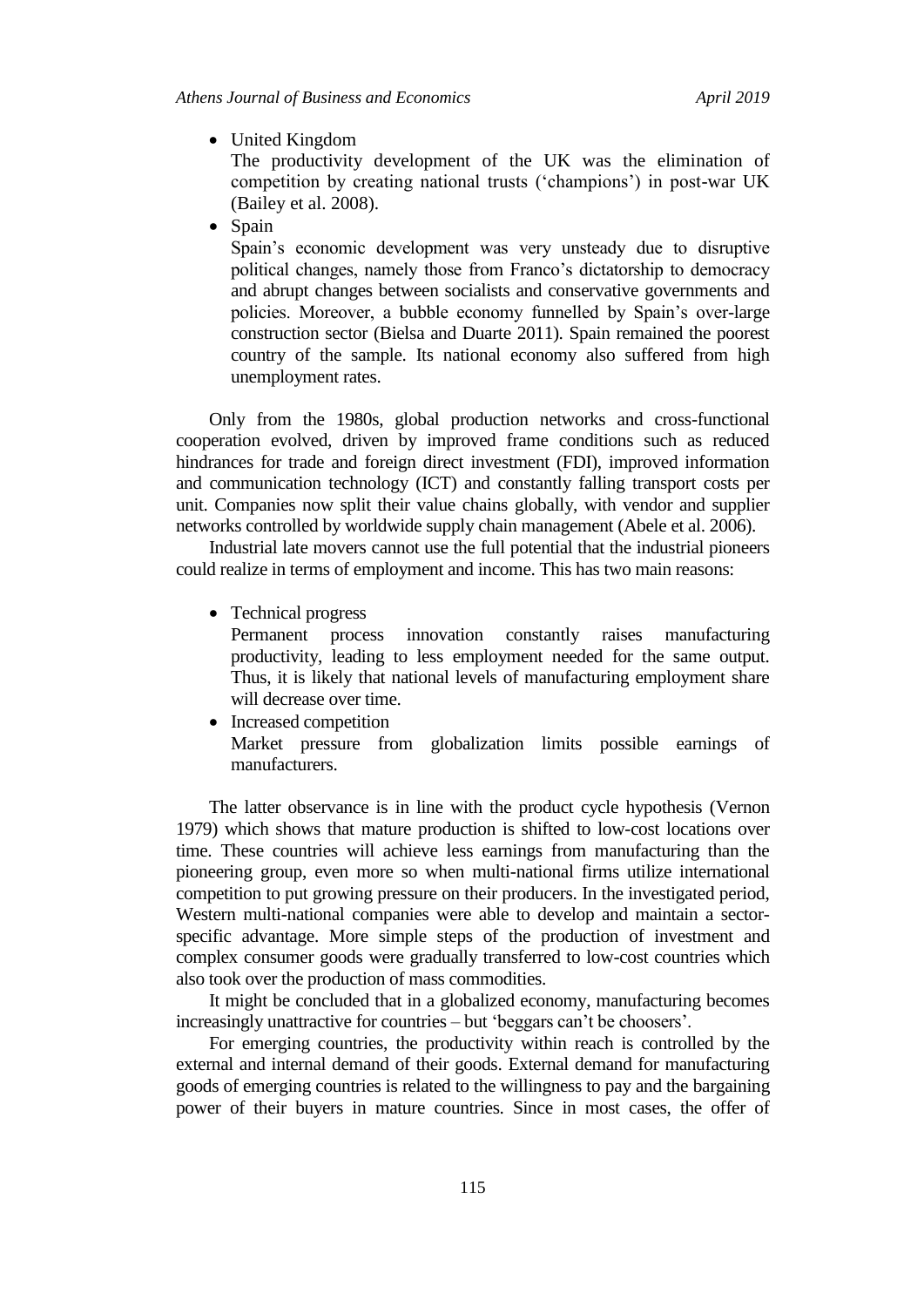emerging countries does not involve cutting-edge but catch-up technology (East Asia) and middle positions in international supply chains (East Europe), their selling proposition is not unique and the achievable prices are rather low. As a consequence, so is the productivity and so is the national income per capita which again determines the domestic demand. Since from both buyers, external and internal, the willingness and ability to pay is low in tendency, so is the productivity that can be reached. As a consequence, lower-income countries tend to tip at lower productivity levels.

By the outlined mechanisms, a two-tier system of the maximum extension of manufacturing employment in relation to productivity has evolved. The different functions of both tipping clusters can be explained by the different level of technology produced in these groups. While the Western producers are original equipment manufacturers and technology owners, thus being able to have a high share of high-technology products in their portfolio and especially their part of international value chains, catch-up modernizers often act as sub-contractors and are not able to develop their own products. The created value is limited by the inherent technological prowess. The macro-economic two-tier system has its origin and equivalent in the micro-economic value chains where the firms of the catch-up modernization countries are mostly placed in the lower deck.

This finding is very different from the predictions of the structuralists and their successors who described a united system, a standard path of industrialization and deindustrialization.

For the late modernizers, it is hard to catch up as long as strong and wellestablished economies will defend their economic advance. The role of Mexico in comparison to the USA is a fine example to illustrate that process. Mexico could not change its role as a sub-supplier in international value chains and accordingly also stagnated in terms of national wealth. On the other hand, there are chances on the basis of close cooperation and open markets, as the largely improved living conditions in several East European countries illustrate.

The underlying analysis (Przywara 2016) has shown that catch-up modernization can be well supported by state dirigisme, as the very different examples of post-war France and lately China illustrate. To achieve technological leadership requires innovation capacities that are only released by independent thinking. This means that the state in some form has to give way to entrepreneurial spirit and activity.

Most impressive results were achieved by Korea which has fully caught up on the basis of consequent technological development, bringing its leading firms into the position of technological leadership. Korea has shown that it is possible to overcome the distance on the basis of the acquisition of technological know-how (ship-building, cars, consumer electronics, and computers).

While the findings for mature and developing countries and their two-tier system are considered as sound and well-based, it has to be underlined that each country follows its own unique path set by its geography and its societal and economic pre-requisites and finally carved by its political system and actors. Social unrest and class segregation hampers economic development as well as well-meant protection of dying industries to avoid social hardships, as especially a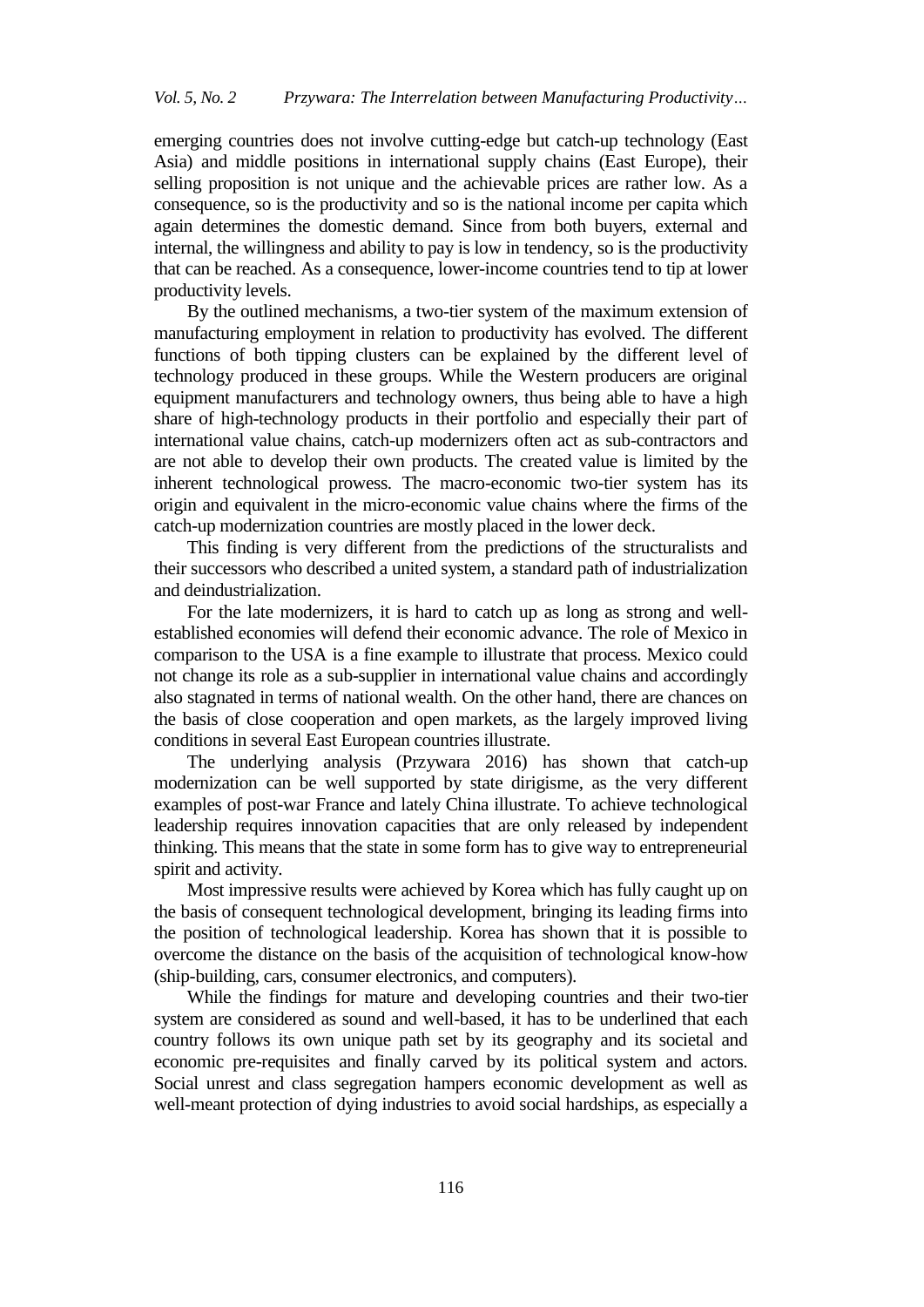number of examples of Latin American countries have shown (see addendum below).

#### **Summary and Outlook**

Industrialization and subsequent deindustrialization in terms of a decline of the share of workers in manufacturing are natural consequences of the technical development towards automation and innovation. The course of deindustrialization is country-specific and is influenced by the respective country"s position in the international division of labour.

Rowthorn (1994) predicted an inverted-U relationship of the share of manufacturing employment over income per capita (log) and calculated the tipping point at which deindustrialization starts. In this study, Rowthorn's theory was tested on a sample of 12 mature and 25 emerging countries.

Two approximately parallel falling linear functions for relative manufacturing employment over GDP per capita (log) for mature and emerging states were identified. There is a large welfare gap between both groups. It results from the international division of labour, i.e. mature country OEMs with technological ownership and innovative high-price products vs. sub-suppliers and well-known low-cost products of emerging states.

Manufacturing productivity was identified as the key driver and indicator for success of the manufacturing sector. In accordance with Rowthorn's theory, it was found that the country-specific maximum in relative employment in manufacturing is reached at a certain threshold productivity. Corresponding to the findings on peak manufacturing employment of income per capita, there are two rising linear functions of critical manufacturing productivity over time related to mature and emerging economies, respectively.

The novel theory is ready to be tested in subsequent analyses of the structural change of emerging states.

## **Addendum: Hints for successful Industrial Policies**

By a detailed investigation of structural shifts (Przywara 2016), it became clear that economic success can be assured by different economic means, i.e. an emphasis on different industrial or service sectors, in the course of international division of labour.

Manufacturing, especially high-technology manufacturing, is one of the options to achieve economic success that several states pursued. In the investigated globalized period (1993-2008), Austria and Germany, Finland and Sweden were the most successful of these states.

Focusing on manufacturing requires a sound and specific know-how base which can be considered as a core competency. Furthermore, a continuous ambition to innovate products and processes is necessary to assure state-of-the-art products and a high productivity. Especially in the globalized economy of recent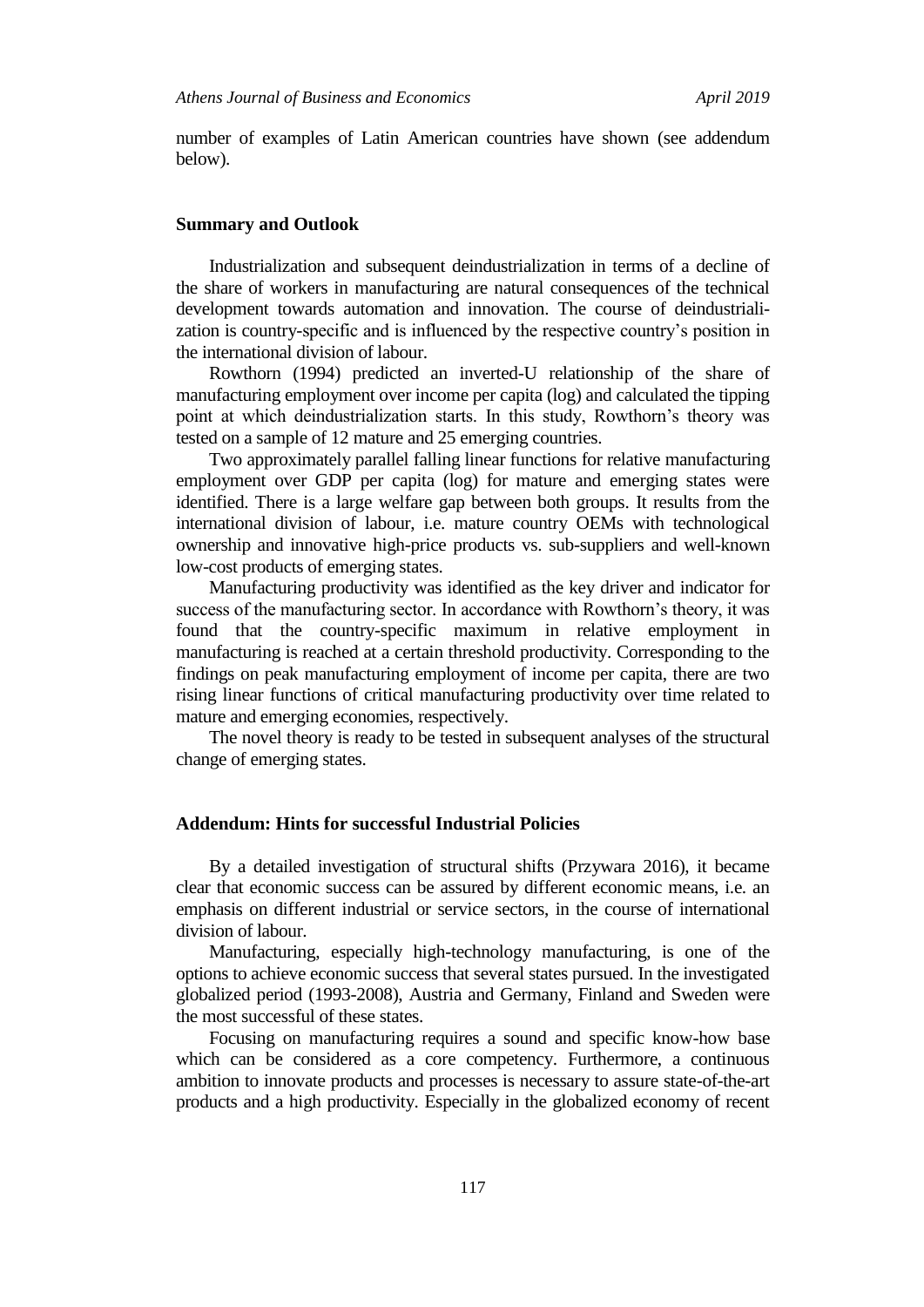decades, characterized by merciless competition through open-market policies and neo-liberal politics, long-known economic success stories in manufacturing like those of Spain, Italy, France and Japan became jeopardized and their habitual policies scrutinized. Their strongly state-led policies sufficed for developing a strong manufacturing sector after World War II and being successful through the 1970s and 1980s, but in the globalized era, these policies were apparently more and more insufficient for sectoral and overall economic success.

Productivity was identified as the key driver and indicator of success in the manufacturing sector. Industrial policies need to aim at high productivity since competition today is on a global platform. Countries not being able to keep up with the speed are running the risk of trade losses and in that turn economic shortfalls. Under these circumstances, short-term "social" policies, i.e. those of retaining jobs instead of raising productivity, have little chances to lead to satisfactory results in the mid or long term as a number of examples from Latin America, but also Spain and France prove.

On the other hand, oversteered neo-liberal policies can lead to very critical economic situations, especially if applied dogmatically at the wrong time and the wrong place, as the example of Finland around 1990 showed impressively. Such policies do not fit well with high-tech manufacturing which depends on institutions for training and education to be ready to create the incremental innovations that assure market success. If the delicate interplay of institutions that have evolved over a long time is interrupted by harsh interventions, the comparative institutional advantage of an economy will suffer. The case of Finland is exemplary for this.

While in Western economies, a constant increase in productivity over time was the normal case, four nations stepped out of line and stagnated:

- Spain, Italy (from around 1995)
- France (from around 2000)
- Japan (from around 2005)

In terms of productivity, the UK was lagging far behind in 1973. On the basis of merciless industrial policies, only the fittest manufacturing firms survived, so the productivity rose fast, but very high numbers of jobs became cut. The face of the British society changed by far most radically, even in relation to many former Eastern Bloc states.

The main lesson to be learned for achieving a solid macro-economy is that it is composed of many healthy and ambitious micro-economic units. This means two things:

 Private micro-economic units will not be able to organize adequate institutions to assure their human resources and an efficient state administration. From high market pressure and limited resources for the individual firm, market failure will result, i.e. the privatization of public goods will not work. Examples are the education sector and also basic research which need to be organized on a broad basis which individual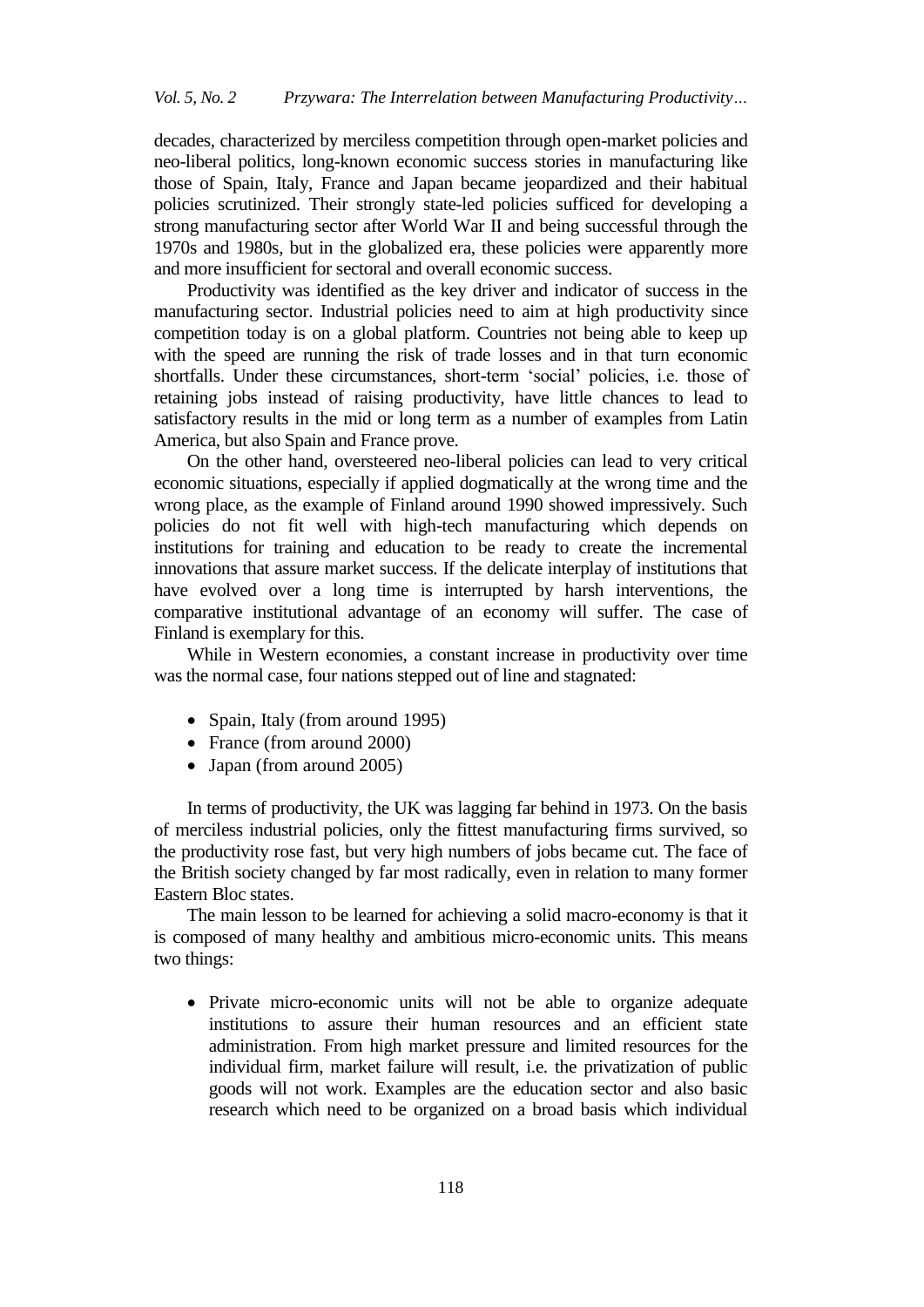firms will not provide. To put it more poignantly: Neo-liberalism will dig its own grave if taken too far.

• On the other hand, as the results of socialism, but also western dirigisme show, governments and their administrations are poor entrepreneurs. They are lacking creativity and drive to be innovative, so in a globalized economy, there is hardly a possibility for state-owned conglomerates to succeed in the top tier of global manufacturing.

While the latter is without any doubt correct for mature economies, see the failed attempt to grow 'national champions' in the UK, it has to be noted that catch-up industrialization can be and has been successfully organized by or with strong support of government in many states like France, Japan, Korea and recently in China. By state support, their infant industries could be taken over the first steps to marketability of their products.

But when reaching a certain stage of maturity, simply copying available know-how does not lead to further progress. Thus, especially late-moving states have to learn that old apodictic certainty has to be given up at a certain point if progress shall not come to a halt at that stage of development.

Industrial policies and forms of deindustrialization in emerging countries showed a very heterogeneous picture. Initially, a regional structure of analysis was pursued. Although the industrial development of nations within regions was by no means homogeneous, regional clusters of deindustrialization patterns were detected.

• In East Asia, industry was built up, so the economic development was largely related to the success of the industry. Restless catch-up modernization helped to increase the national wealth of all states. Industrialization in any investigated respect (workforce, total working time, output) was the normal case.

China managed to raise its productivity by outstanding growth rates, so it could increase its industrial output without raising its number of people employed in the manufacturing sector.

High GDP p/c rises were the predominant scenario in East Asia.

• The manufacturing sector in Latin America was found to be largely stagnating. Most Latin-American countries limited their deindustrialization in terms of employment by very low productivity rises or even losses. Very little increases of the average wealth per capita were the logical consequence of such efforts.

Argentina and Chile pursued a different agenda. Their comparatively tough industrial policies assured high productivity rises and improvements in the national income per capita, but also boosted the volatility of the change process.

In Venezuela, with its abundance of oil, crowding out by its primary product sector prevented the manufacturing industry from growing. Yet, since this assured that only productive investments were made, the remaining manufacturing industry was relatively efficient.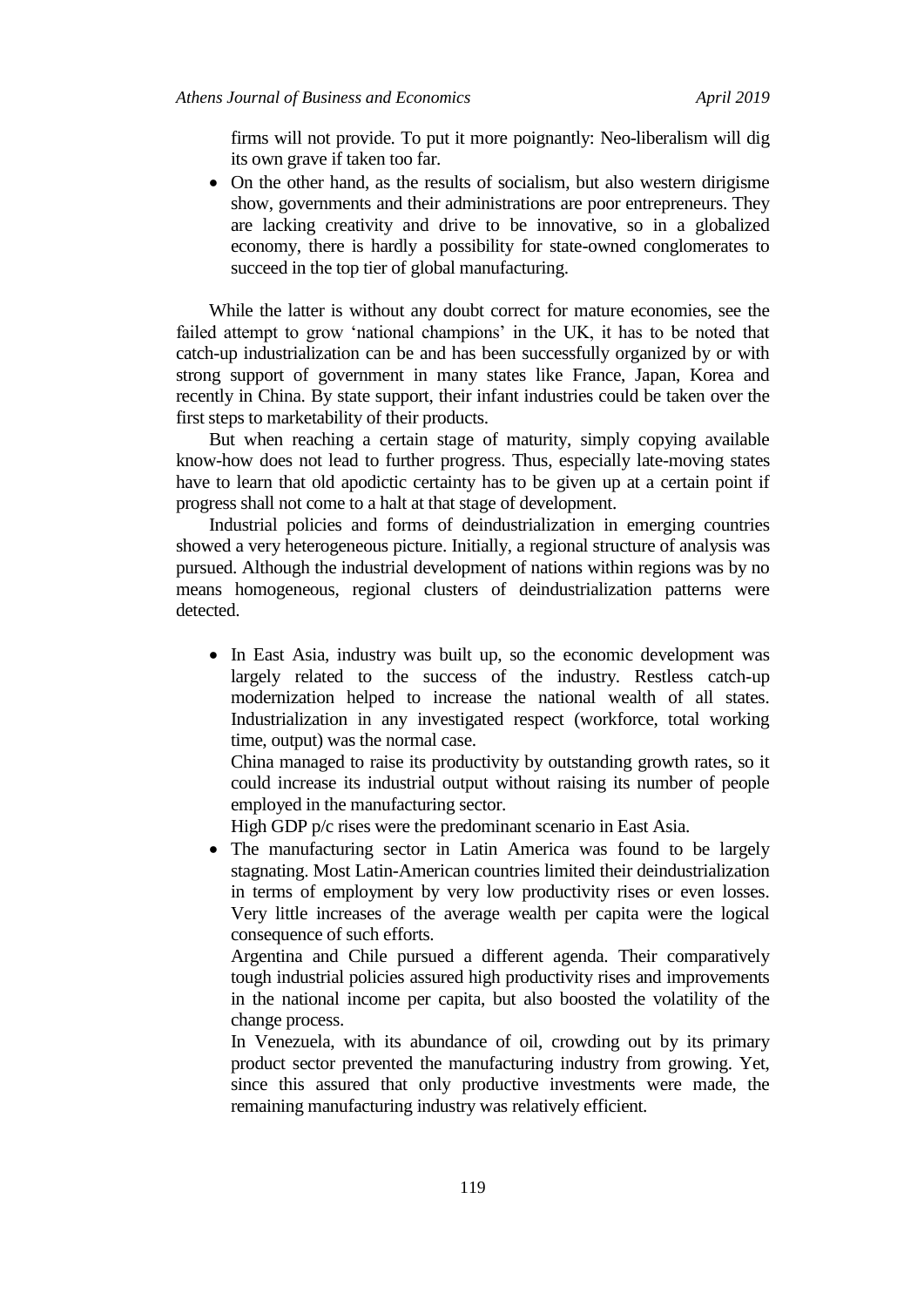• In East Europe's EU member states, there was some very limited relative shrinking of employment in the manufacturing industry, but at rising output.

Like in East Asia, high GDP p/c rises were the predominant scenario. They were mostly achieved by becoming part of international value chains of MNCs, so the national economies turned into dependent market economies (DMEs).

• The CIS and EU aspirants group shows a mixed picture. Most countries were tough modernizers which were pushing their productivity while accepting grave signs of deindustrialization. They were able to boost their national income on primary products (Russia, Kazakhstan) or services (Croatia).

The Ukraine could not keep pace with these countries. It arrived quite miserably and with an eroded industrial base.

As in all mature states, also in almost all emerging states a shift out of agriculture (with the exception of Ecuador) and into services, especially knowledge-intensive business services (with the exception of Venezuela), was observed.

Abundance in natural resources helped a number of states (Kazakhstan, Russia, Venezuela) to increase their national income but hampered their manufacturing sector because of detouring necessary investments ("Dutch disease').

Bringing know-how into an emerging country is a delicate task for the government since it requires to cooperate with MNCs. In return, they will urge for political influence. In the case of East European dependent market economies, this influence has been taken very far, but it helped to raise the living standard rapidly. The feeling of a lack of control together with mental over-burdening by the very rapid change has contributed to the recently growing success of nationalist parties, e.g. in Hungary and Poland.

State-permeated market economies (SMEs) like China are powerful enough to stay in control even of large MNCs, so they allow them to invest but at the same time try to get into possession of their technology, i.e. intellectual property, be it legally or illegally.

Leaving familiar paths is not an easy task. It is even harder to work against the deeply internalized collective memory that is subsumed under the concept of national culture. Policies need to consider the inherent values and the long-term impact of cultural coinage. National culture is of major influence on the success of the national manufacturing sector. According to the underlying study (Przywara, 2016), countries with a lower power distance, indicating less hierarchical thinking and management, were better able to increase their manufacturing productivity, i.e. the most important indicator for sectoral ambition and predicator for economic success.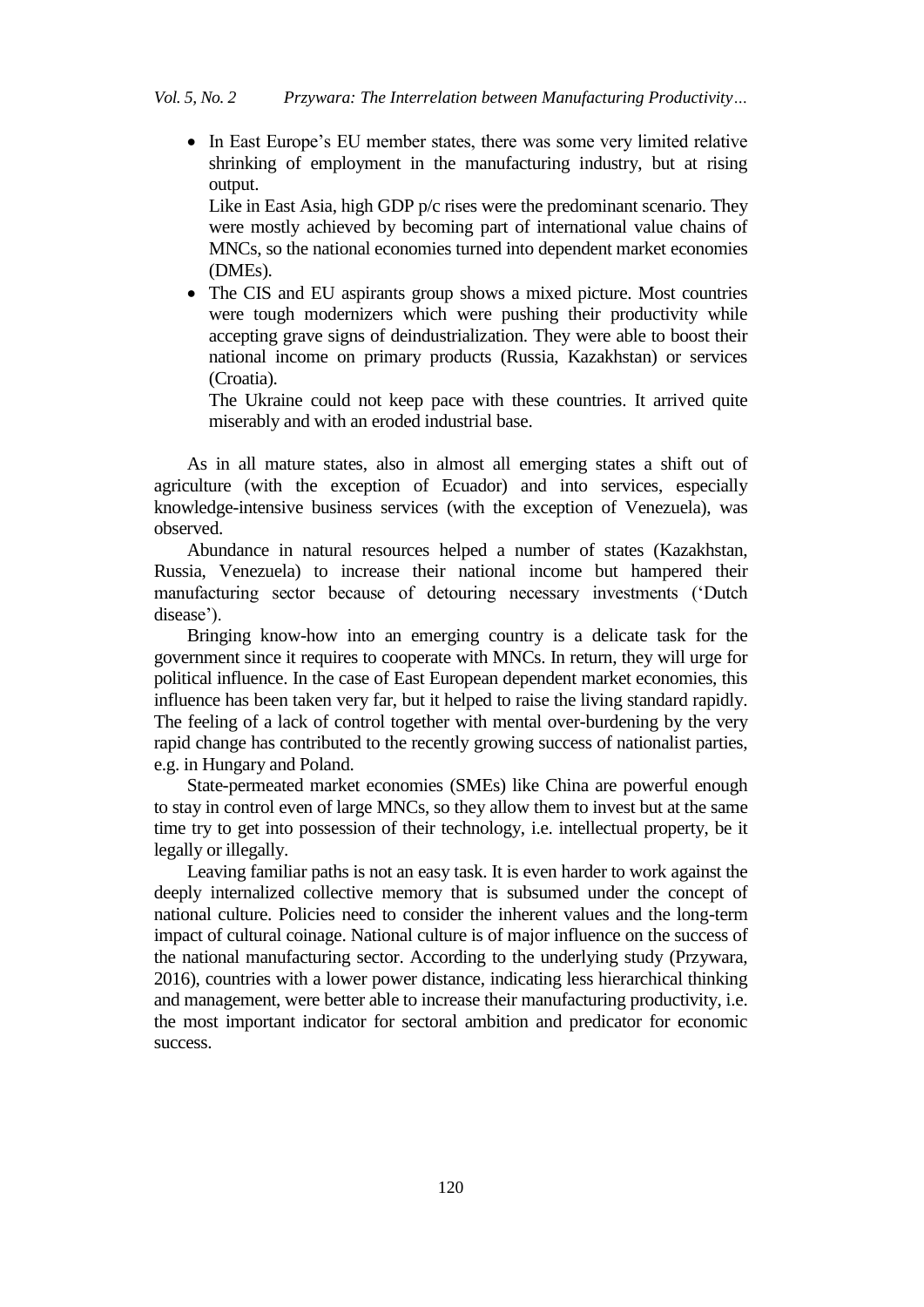#### **References**

- Abele E, Kluge J, Näher U (eds) (2006) Handbuch Globale Produktion [Handbook Global Production]. München: Hanser.
- Bach HU, Riefers R (eds) (1970) Zeitreihen zur Erwerbstätigkeit [Time series on employment]. *Mitteilungen aus der Arbeitsmarkt- und Berufsforschung* 3(2): 107- 123.
- Backhouse RE (2002) The Macroeconomics of Margaret Thatcher. *Journal of the History of Economic Thought* 24(3): 313-334.
- Bailey D, Kobayashi S, MacNeill S (2008) Rover and out? Globalisation, the West Midland auto cluster, and the end of MG Rover. *Policy Studies* 29(3): 267-279.
- Bielsa J, Duarte R (2011) Size and linkages of the Spanish construction industry: key sector or deformation of the economy? *Cambridge Journal of Economics* 35(2): 317- 334.
- Bryson J, Taylor M (2008) *Enterprise by 'Industrial' Design: Creativity and Competitiveness in the Birmingham (UK) Jewellery Quarter*. Retrieved from https:// bit.ly/2P40V4P.
- Clark C (1940) *The conditions of economic progress.* London: Macmillan.
- Dasgupta S, Singh A (2006) *Manufacturing, Services and Premature De-Industrialisation in Developing Countries: A Kaldorian Empirical Analysis.* Centre for Business Research, Faculty of Economics, Cambridge: University of Cambridge.
- European Commission (ed) (2014) *Eurostat Database.* Retrieved from https://bit.ly/1e KIdT<sub>i</sub>.
- Federal Reserve Bank of St. Louis (ed) (2018) *FRED Database.* Retrieved from https://bit.ly/2ABABGi.
- Fisher A (1935) *The clash of progress and security.* London: Macmillan.
- Fourastié J (1949) *Le Grand Espoir du XXe siècle. Progrès technique, progrès économique, progrès social[ The Great Hope of the twentieth century. Technical progress, economic progress, social progress].* Paris: Presses Universitaires de France.
- Fourastié J (1954) *Die große Hoffnung des 20. Jahrhunderts[The great hope of the 20th century].* Köln: Bund-Verlag.
- Groningen Growth and Development Centre (ed.) (2012) *EU KLEMS – Growth and Productivity Accounts: Data in the ISIC Rev. 4 industry classification, rolling updates.* Retrieved from https://bit.ly/2zcv874.
- Henning FW (1995) *Die Industrialisierung in Deutschland 1800 bis 1914 [Industrialization in Germany 1800 to 1914]* (9<sup>th</sup> ed) Paderborn: Schöningh.
- Hospers GJ, Steenge AE (2002) Structural and Institutional Change in Europe: An Analysis inspired by Fourastié and Perroux. In Prinz A, Steenge A, Vogel A (eds) *Agglomeration, Population und Koordination in Europa.* Münster: LIT Verlag, 1-34.
- International Labour Organization (ILO) (ed) (2014) *ILO main statistics (annual).*  Retrieved from https://bit.ly/1UU3uls.
- Kaldor N (1966) *Causes of the Slow Rate of growth in the United Kingdom.* Cambridge: Cambridge University Press.
- Kitson M, Michie J (2014) The Deindustrial Revolution: The Rise and Fall of UK Manufacturing, 1870-2010. In Floud R, Humphries J, Johnson P (eds). *The Cambridge Economic History of Modern Britain Volume II. 1870 to the Present.*  Cambridge: Cambridge University Press, 302-329.
- Klodt H (2014a) *Deindustrialisierung.* Retrieved from https://bit.ly/2yKbwrt.
- Klodt H (2014b) *Drei-Sektoren-Hypothese.* Retrieved from https://bit.ly/2RkJUjq.
- Klodt H (2014c) *Sektoraler Strukturwandel.* Retrieved from https://bit.ly/2yGGq48.